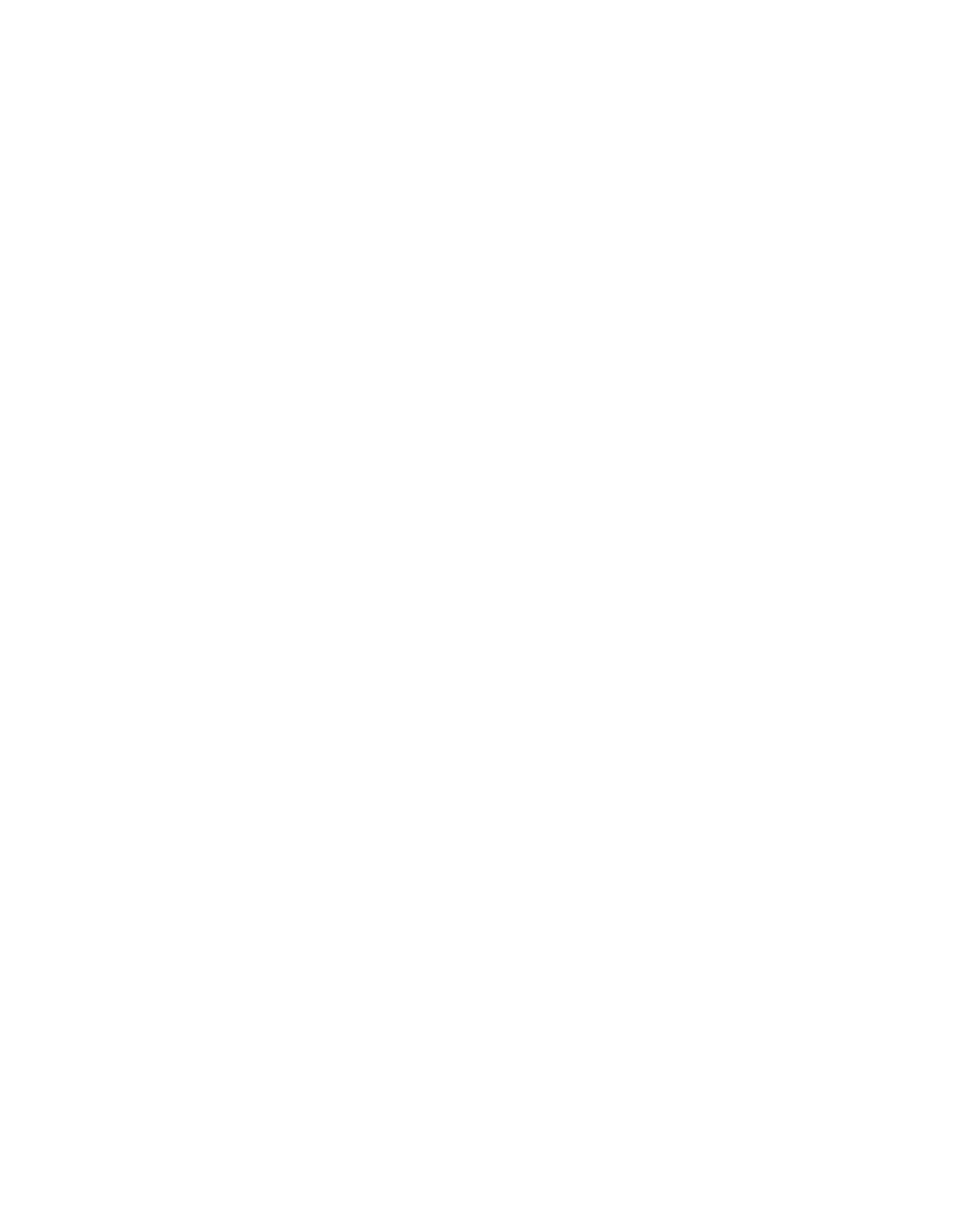# **Table of content**

| Medical Assistance Long-Term Care:                                     |
|------------------------------------------------------------------------|
|                                                                        |
|                                                                        |
|                                                                        |
| <b>Medical Assistance Basic Care:</b>                                  |
|                                                                        |
|                                                                        |
|                                                                        |
|                                                                        |
|                                                                        |
|                                                                        |
|                                                                        |
|                                                                        |
| General Assistance, Housing Support and Minnesota Supplemental Aid  37 |
|                                                                        |
|                                                                        |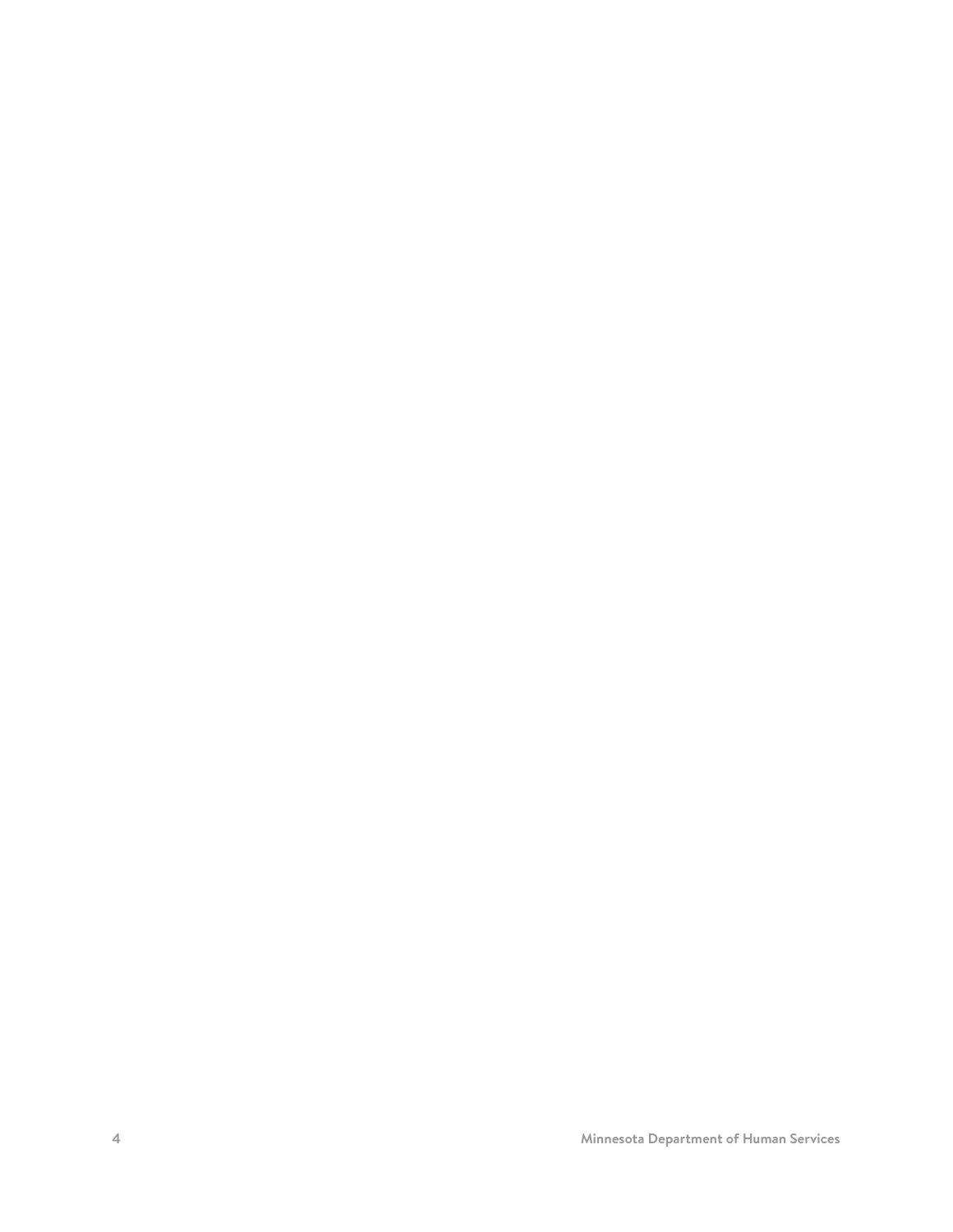# <span id="page-4-0"></span>**Executive summary**

The Minnesota Department of Human Services (DHS) prepares a forecast of its expenditures in major programs twice annually. Forecasted programs include Medical Assistance (MA), MinnesotaCare, Minnesota Family Investment Program (MFIP), Child Care Assistance and others as described in the pages that follow. Projected expenditures are used in statewide budget forecasts that Minnesota Management and Budget releases in November and February each year. These forecasts are used to update fund balances and provide financial information to the Governor and the legislature as they work together to set budgets.

#### All February 2022 forecast highlights in this document represent changes from the November 2021 forecast.

### February 2022 forecast highlights

#### **General Fund (GF)** *Changes from November 2021 forecast*

- 
- $\cdot$  No change in 2020-2021 biennium  $(+0.0\%)$
- Decrease of \$107.7 million in 2022-2023 biennium (-0.8%)
- Increase of  $$67.0$  million in 2024-2025 biennium  $(+0.4%)$
- Overall decrease of \$40.7 million across the entire forecast horizon

#### **Health Care Access Fund (HCAF)** *Changes from November 2021 forecast*

- $\cdot$  No change in 2020-2021 biennium  $(+0.0\%)$
- Decrease of \$53.2 million in 2022-2023 biennium (-4.2%)
- Increase of \$7.7 million in 2024-2025 biennium (+0.4%)
- Overall decrease of \$45.5 million across the entire forecast horizon

### WHO IT SERVES

• Over 1.4 million people a year are served through DHS forecasted programs

### How much it costs

- \$15.4 billion total spending in DHS forecasted programs
- \$6.0 billion state spending in DHS forecasted programs

*Data for FY 2021*

Reasons: The February forecast results in a General Fund reduction in the 2022-2023 biennium and a General Fund increase in the 2024-2025 biennium. The main drivers of savings in the 2022-2023 biennium are additional federal funding (which directly reduces state spending) and lower child care utilization due to the ongoing pandemic. The forecast increase in the 2024-2025 biennium is primarily the result of higher projected nursing facility payment rates.

Roughly 60% of the overall General Fund forecast reduction in the 2022-2023 biennium is due to a recent 90-day extension in the federal Public Health Emergency (PHE) to mid-April 2022. States are eligible for additional federal funding through a 6.2 percentage point increase in the state's Federal Medical Assistance Percentage (FMAP) throughout the quarter that includes the final day of the PHE. Since the PHE now officially extends into April, the state is eligible for this enhanced federal funding through June 2022. This additional quarter of enhanced federal funding directly replaces state spending and provides a forecast savings. These state savings are partially offset by the cost of continuous coverage policies which are required to claim the additional federal funds. The enhanced federal funding results in \$146 million in projected state savings for the PHE extension. The federally required continuous coverage policies have a projected state cost of about \$78 million, all accruing in the 2022-2023 biennium. Overall, the 90-day PHE extension results in a net General Fund reduction of \$68 million in the 2022-2023 biennium.

The other notable forecast adjustments in the current biennium are further reductions in child care caseload and average payments due to lower than expected utilization during the ongoing COVID pandemic. These lower child care projections account for the remaining \$40 million in projected General Fund savings in the 2022-2023 biennium.

The General Fund forecast increase in the 2024-2025 biennium is primarily the result of a change in expectations about nursing facility costs. Previous forecasts have assumed that nursing facility costs would escalate during the acute stages of the COVID pandemic and decrease over time. At this time, however,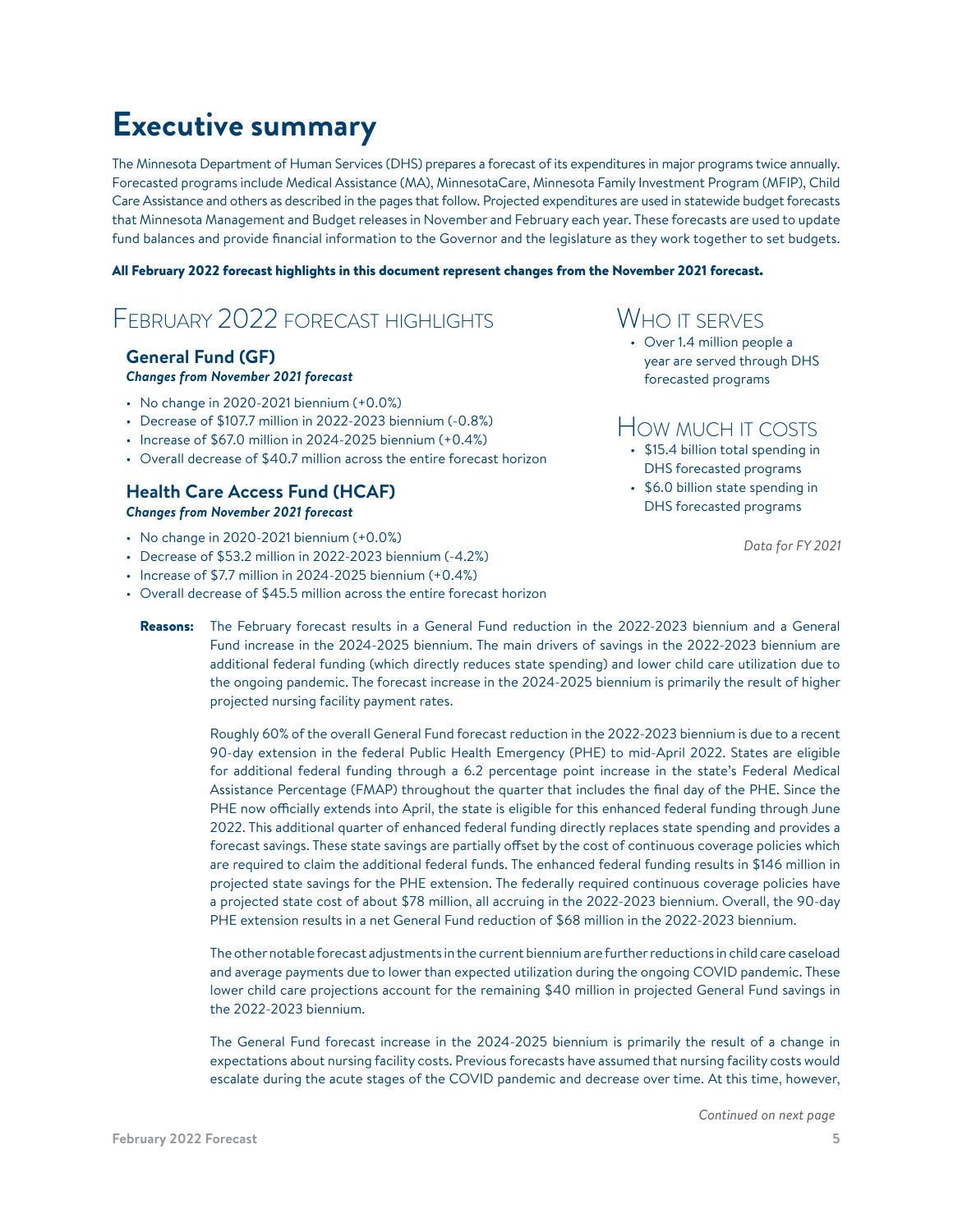*Continued from previous page*

there is little evidence that there will be substantial operating cost decreases in the later stages of the pandemic. Therefore, this forecast adjusts 2024-2025 rate increases to more closely reflect expected skilled nursing facility inflation during the 2022-2023 cost years, without offsets for reduced pandemicrelated costs. These higher nursing facility rate expectations produce a projected General Fund increase of \$59 million in the 2024-2025 biennium.

Finally, the February forecast produces a reduction in HCAF spending in the 2022-2023 biennium and a small increase in the 2024-2025 biennium. The projected HCAF reduction is the result of additional federal funding in the Basic Health Program (BHP). The added federal BHP funding results from two separate federal settle-ups finalized since the November forecast. Similar to MA, this additional federal funding directly reduces the need for state spending in the 2022-2023 biennium. The slightly higher projected HCAF spending in the 2024-2025 biennium is due to a case mix adjustment resulting in higher projected average payments.

#### **Summary of forecast changes**

The following is a list of the large and/or noteworthy changes in this forecast. Further detail for each change can be found on the specific budget activity pages noted below.

#### **Forecast Decreases:**

- Enhanced federal match from April through June 2022 due to the PHE extension. (All MA budget activity pages; Chemical Dependency Treatment Fund; Northstar Care)
- Lower utilization of child-care services due to the ongoing pandemic. (Child Care Assistance Program)
- Increased federal BHP funding after finalizing two federal settle-ups. (MinnesotaCare)

#### **Forecast Increases:**

- Increased caseload from federally required continuous coverage policies during the PHE extension. (MA Long-Term Care: Waivers and Home Care; All MA Basic Care pages)
- Increased Nursing Facility payment rates. (MA Long-Term Care: Facilities)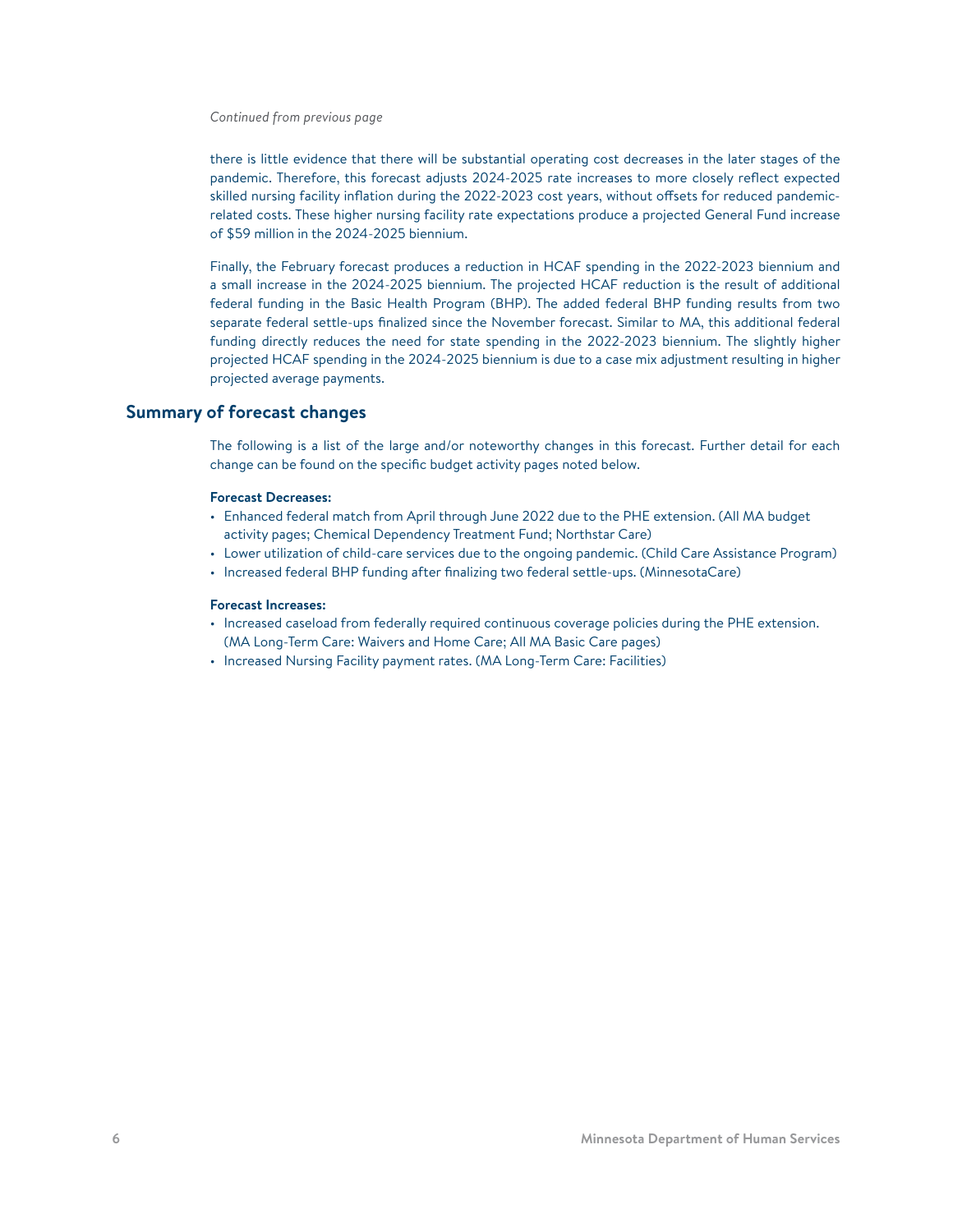### FY 2022 and FY 2023 Forecasted Expenditures

|                                                            | <b>FY 2022</b>       |                    | <b>FY 2023</b>       |                    |
|------------------------------------------------------------|----------------------|--------------------|----------------------|--------------------|
| Program                                                    | <b>Total Dollars</b> | <b>State Share</b> | <b>Total Dollars</b> | <b>State Share</b> |
| Medical Assistance (MA)                                    | 17,048,722,195       | 5,429,444,011      | 17,969,875,880       | 7,397,305,163      |
| <b>LTC</b> Facilities                                      | 1,139,320,105        | 467,818,721        | 1,292,940,348        | 600, 281, 180      |
| <b>LTC Waivers</b>                                         | 5,067,356,047        | 1,703,863,016      | 5,691,042,570        | 2,770,294,818      |
| Elderly and Disabled Basic Care <sup>1</sup>               | 3,443,021,592        | 1,371,740,878      | 3,729,009,783        | 1,840,804,652      |
| Adults without Children Basic Care                         | 3,320,632,186        | 320, 269, 531      | 3, 192, 396, 753     | 320, 364, 750      |
| Families with Children Basic Care <sup>2</sup>             | 4,078,392,264        | 1,565,751,865      | 4,064,486,426        | 1,865,559,763      |
| MinnesotaCare                                              | 681, 673, 190        | 69,859,052         | 671, 233, 608        | 194,440,886        |
| <b>Chemical Dependency</b><br><b>Treatment Fund</b>        | 163, 271, 224        | 84, 363, 333       | 197,871,446          | 95, 257, 741       |
| Minnesota Family Investment<br>Program (MFIP) <sup>3</sup> | 352,741,355          | 169, 953, 536      | 351,802,566          | 82, 378, 797       |
| <b>MFIP/TY Child Care</b><br>Assistance                    | 126, 811, 273        | $\mathbf 0$        | 227,781,225          | 36, 957, 368       |
| Northstar Care for Children                                | 251,724,920          | 100,970,444        | 275,958,098          | 116,380,646        |
| <b>General Assistance</b>                                  | 49,398,722           | 49,398,722         | 51,296,863           | 51,296,863         |
| <b>Housing Support</b>                                     | 183, 364, 286        | 181, 364, 286      | 203, 697, 266        | 201, 697, 266      |
| Minnesota Supplemental Aid                                 | 52,096,903           | 52,096,903         | 54,098,633           | 54,098,633         |
| Total                                                      | 18,909,804,068       | 6,137,450,286      | 20,003,615,584       | 8,229,813,362      |

1 Includes Elderly Waiver managed care

2 Includes family planning, breast and cervical cancer coverage, pharmacy rebates, special funding items and adjustments

3 Includes cash and food assistance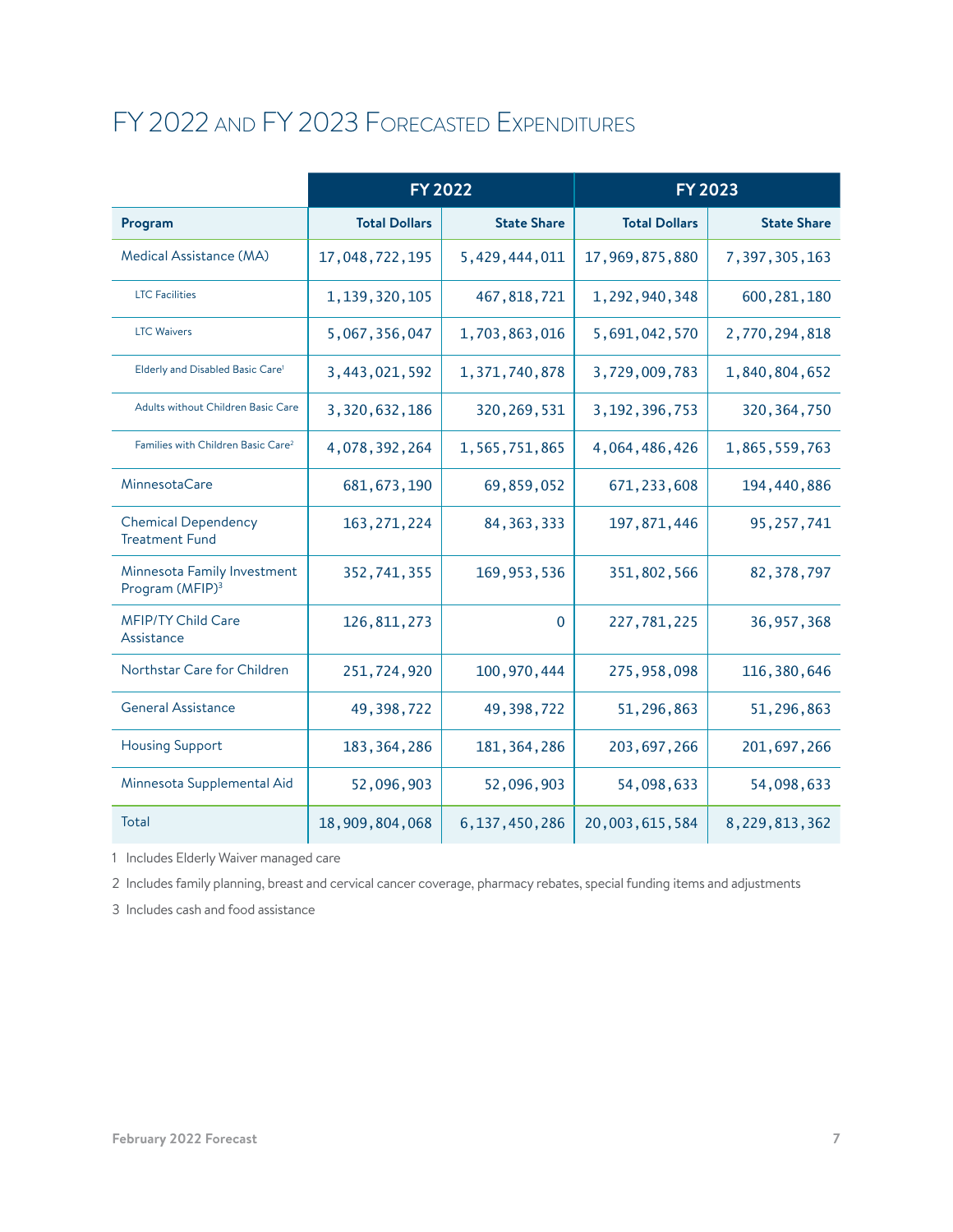# <span id="page-7-0"></span>**Medical Assistance**

Medical Assistance (MA), Minnesota's Medicaid program, provides preventive and primary health care coverage for low-income Minnesotans. MA has lower income eligibility guidelines and has no premiums, which differentiates it from the state's other health care program, MinnesotaCare. Additionally, MA can pay for nursing facility care for older adults and intermediate care facilities for people with developmental disabilities. It can also cover long-term care services and supports for people with disabilities and older adults so that they can continue living in the community.

Minnesota receives federal matching funds for MA. By accepting matching funds, states are subject to federal Medicaid regulations. States have some flexibility in determining what services are covered, what groups are covered and payment rates to providers. The Minnesota Department of Human Services partners with all 87 Minnesota counties to administer the MA program and contracts with health plans and health care providers across the state to deliver basic health care to MA enrollees.

Medical Assistance is forecasted in five segments: Long-Term Care Facilities, Long-Term Care Waivers, Elderly and Disabled Basic Care, Adults without Children Basic Care and Families with Children Basic Care. Each of these segments is discussed in the following pages.

### February 2022 forecast highlights

#### **General Fund**

#### *Changes from November 2021 forecast*

- $\cdot$  No change in 2020-2021 biennium  $(+0.0\%)$
- Decrease of \$58.7 million in 2022-2023 biennium (-0.4%)
- Increase of \$82.0 million in 2024-2025 biennium (+0.5%)

#### **Health Care Access Fund** *Changes from November 2021 forecast*

- There are no changes to the HCAF share of MA in the February forecast.
	- Reasons: The February forecast produces an MA General Fund decrease in the 2022-2023 biennium and an increase in the 2024-2025 biennium. The MA forecast reduction in the 2022-2023 biennium is the result of a recent 90-day extension of the federal PHE to mid-April. The MA forecast increase in the 2024-2025 biennium is mostly due to an increase in projected nursing facility payment rates.

The entire MA General Fund forecast reduction in the 2022-2023 biennium can be explained by a recent 90-day extension in the federal Public Health Emergency (PHE) to mid-April 2022. States are eligible for additional federal funding through a 6.2 percentage point increase in the state's Federal Medical Assistance Percentage (FMAP) throughout the quarter that includes the final day of the PHE. Since the PHE now officially extends into April, the state is eligible for this enhanced federal funding through June 2022. This additional quarter of enhanced federal funding directly replaces state spending and provides a forecast savings. These state savings are partially offset by the cost of continuous coverage policies which are required to claim the additional federal funds. The enhanced federal funding results in \$143 million in projected MA state savings for the PHE extension. The federally required continuous coverage policies have a projected state cost of about \$78 million, all accruing in the 2022-2023 biennium. Overall, the 90 day PHE extension results in a net MA General Fund reduction of \$65 million in the 2022-2023 biennium.

*Continued on next page*

### WHO IT SERVES

• 1.2 million average monthly enrollees

### How much it costs

- \$13.7 billion total spending
- \$5.2 billion state funds

*Data for FY 2021*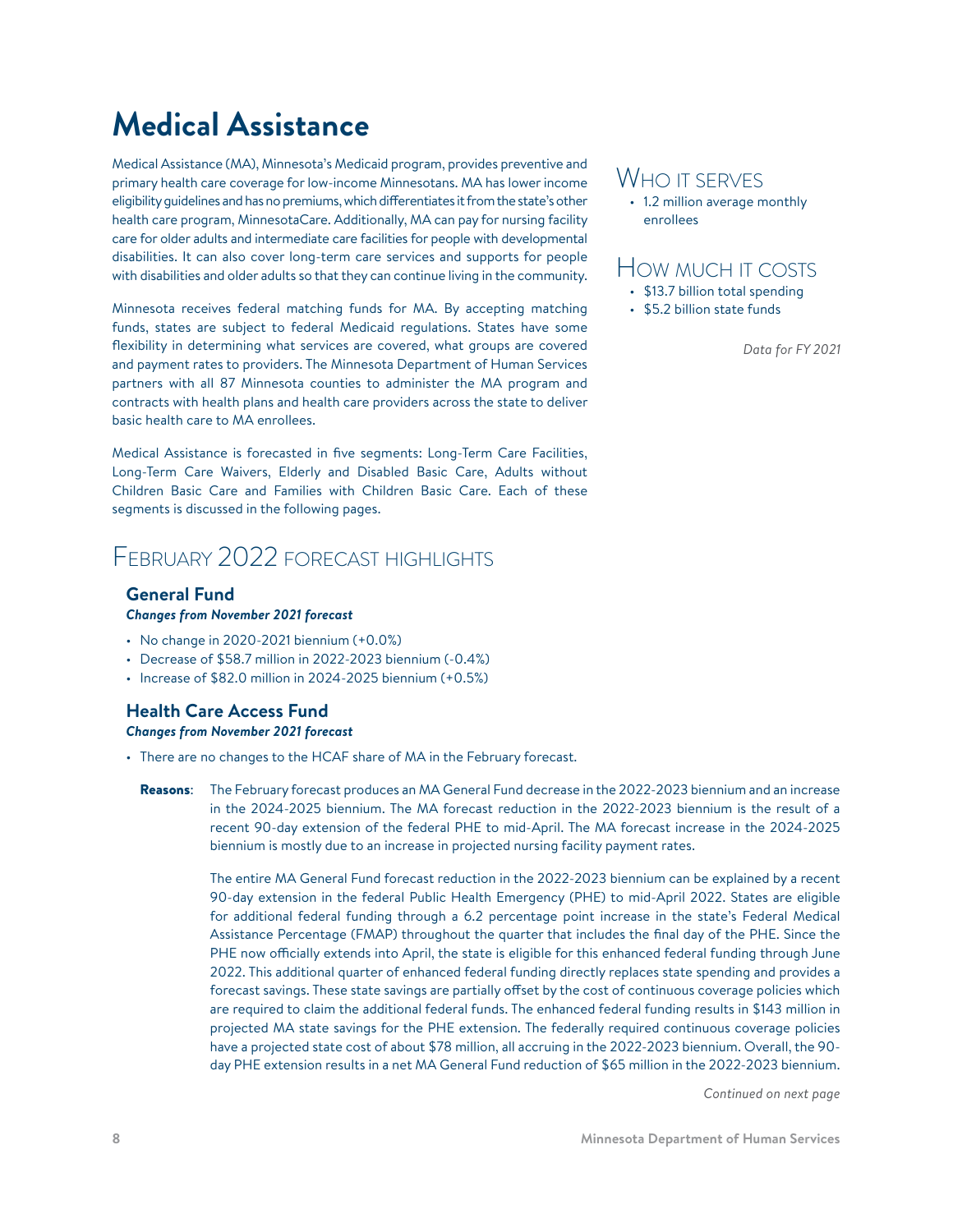#### *Continued from previous page*

The MA General Fund forecast increase in the 2024-2025 biennium is primarily the result of a change in expectations about nursing facility costs. Previous forecasts have assumed that nursing facility costs would escalate during the acute stages of the COVID pandemic and decrease over time. At this time, however, there is little evidence that there will be substantial operating cost decreases in the later stages of the pandemic. Therefore, this forecast adjusts 2024-2025 rate increases to more closely reflect expected skilled nursing facility inflation during the 2022-2023 cost years, without offsets for reduced pandemicrelated costs. These higher nursing facility rate expectations produce a projected General Fund increase of \$59 million in the 2024-2025 biennium. The remaining MA forecast increase in the 2024-2025 biennium is driven by adjustments to projected CADI recipients and average payments. These forecast model adjustments are based on comparisons of recent data to projected trends and add \$18 million in MA General Fund costs to the 2024-2025 biennium.

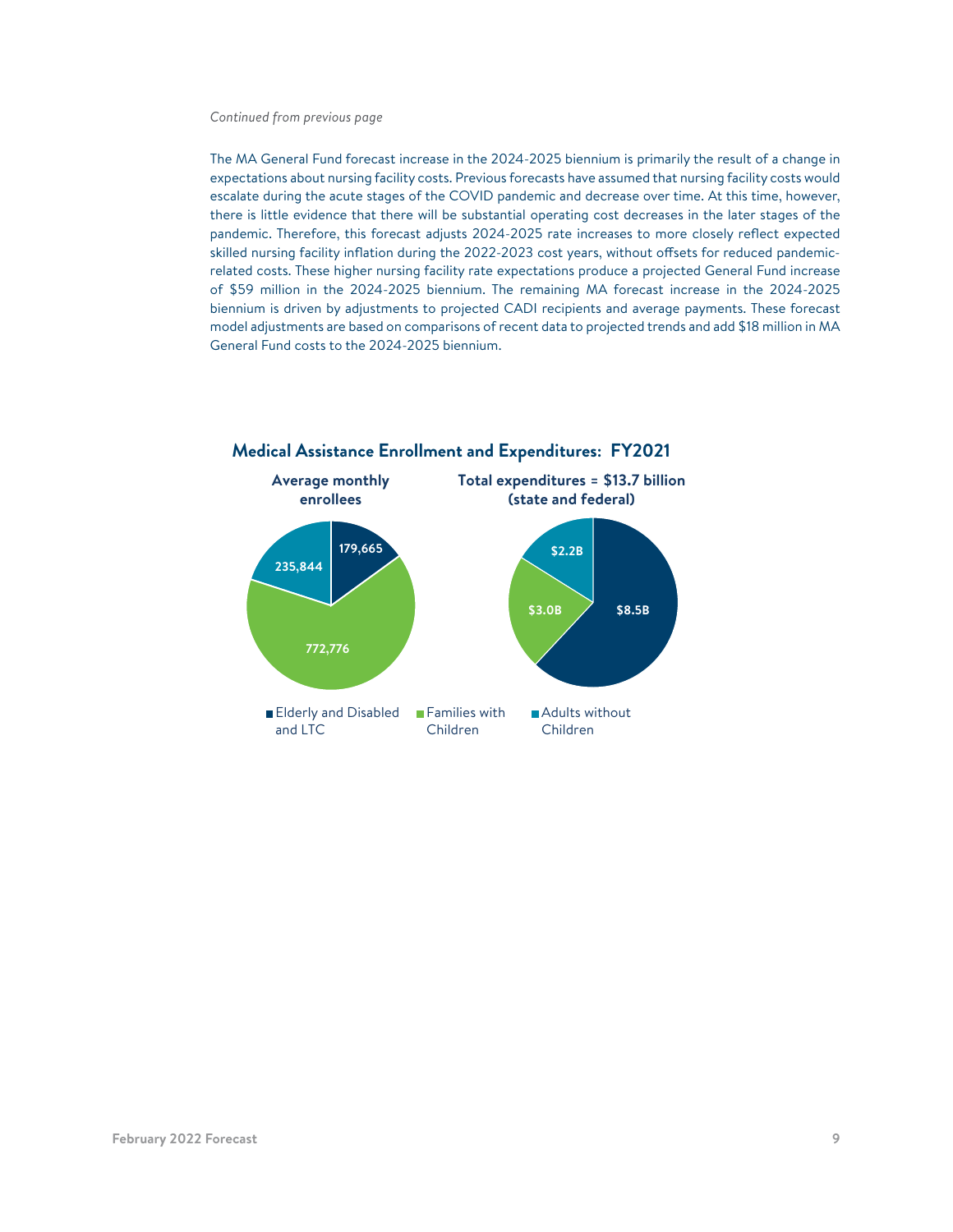

**MA enrollment by eligibility category**

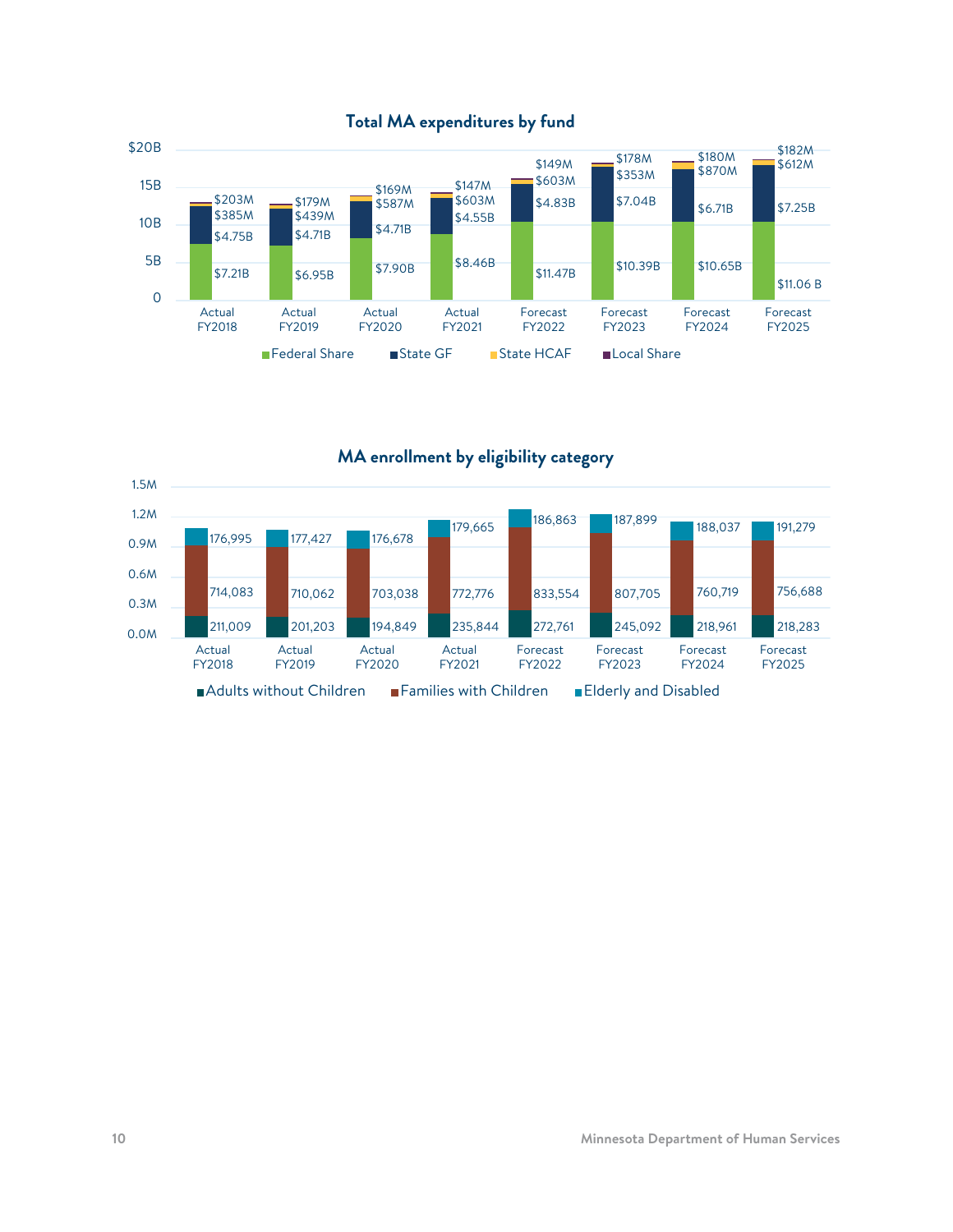|                                | <b>Medical Assistance Program:</b><br><b>Total Expenditures (All Funds)</b> |          |  |
|--------------------------------|-----------------------------------------------------------------------------|----------|--|
| <b>FY</b>                      | <b>Total \$</b>                                                             | % Change |  |
| 2010                           | \$7,235,667,652                                                             |          |  |
| 2011                           | 7,530,059,117                                                               | 4.07%    |  |
| 2012                           | 8, 241, 120, 196                                                            | 9.44%    |  |
| 2013                           | 8,045,603,494                                                               | (2.37%)  |  |
| 2014                           | 9, 265, 114, 945                                                            | 15.16%   |  |
| 2015                           | 10,584,571,411                                                              | 14.24%   |  |
| 2016                           | 11, 225, 214, 682                                                           | 6.05%    |  |
| 2017                           | 10,888,487,327                                                              | (3.00%)  |  |
| 2018                           | 12,548,729,798                                                              | 15.25%   |  |
| 2019                           | 12,280,201,965                                                              | (2.14%)  |  |
| 2020                           | 13, 368, 736, 350                                                           | 8.86%    |  |
| 2021                           | 13,763,155,263                                                              | 2.95%    |  |
| 2022*                          | 17,048,722,195                                                              | 23.87%   |  |
| 2023*                          | 17,969,875,880                                                              | 5.40%    |  |
| 2024*                          | 18,409,006,747                                                              | 2.44%    |  |
| 2025*                          | 19, 103, 678, 680                                                           | 3.77%    |  |
| Avg. Annual Increase 2010-2021 |                                                                             | 6.37%    |  |

#### *\*Projected*

Beginning in FY 2011 there are managed care payment delays from odd years to even years which impact the annual percent change.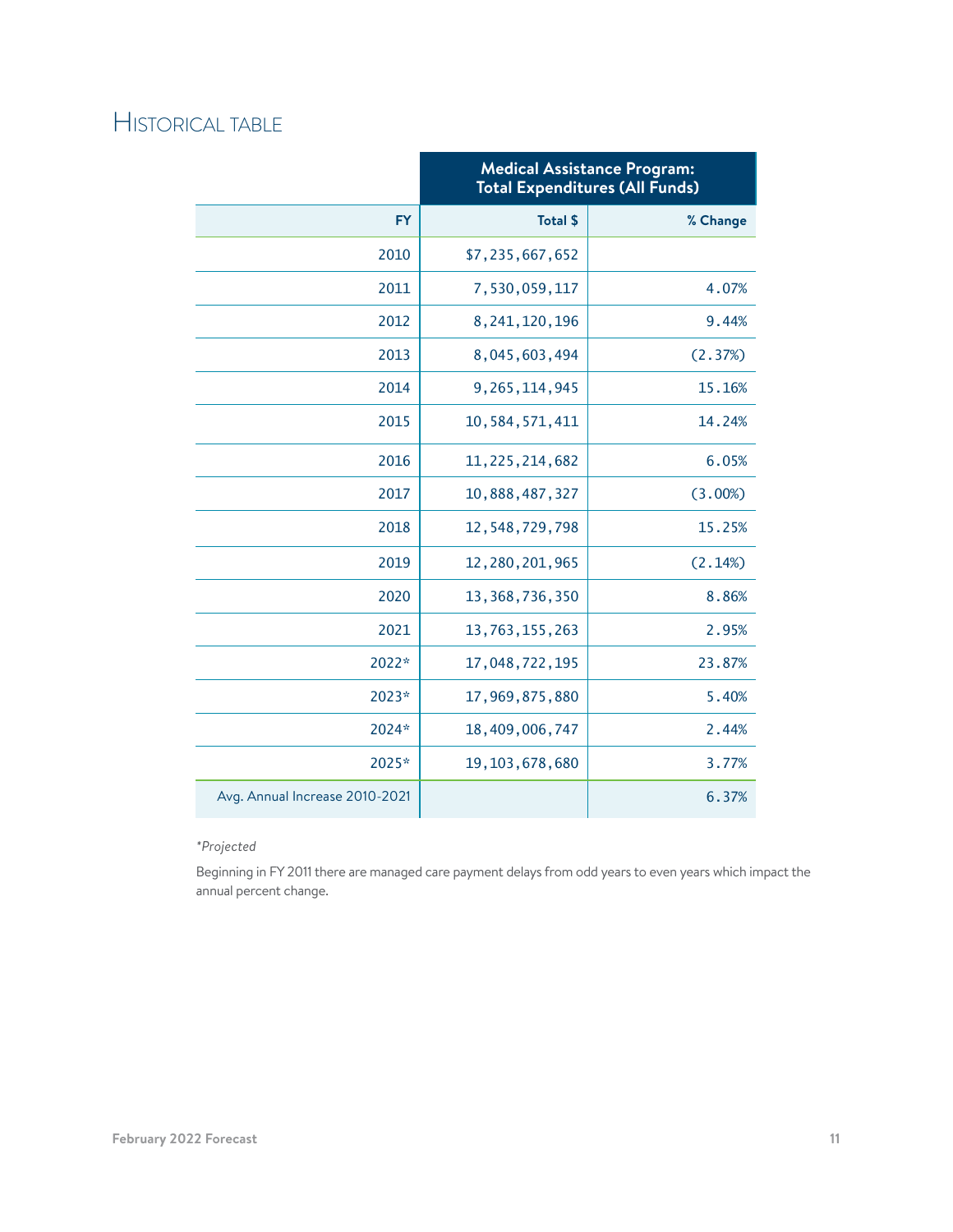# <span id="page-11-0"></span>**Medical Assistance Long-Term Care: Facilities**

Medical Assistance pays for long-term care services for people who live in facilities that provide 24-hour care and supervision. Nursing facilities across Minnesota provide all-inclusive packages of services including nursing care, help with activities of daily living, medication administration, meals and housing. Care provided under this segment of MA also includes intermediate care facilities and day training and habilitation for people with developmental disabilities.

### **Alternative Care**

The Alternative Care (AC) waiver provides home and community based services for people age 65 and older at risk of Nursing Facility placement who do not currently meet financial eligibility requirements for MA, but would be expected to spend down to MA eligibility within 135 days after entering a Nursing Facility. The state share of AC is financed through a fixed appropriation with unspent funds canceling to MA.

### February 2022 forecast highlights

#### **General Fund** *Changes from November 2021 forecast*

- $\cdot$  No change in 2020-2021 biennium  $(+0.0\%)$
- Decrease of \$23.5 million in 2022-2023 biennium (-2.3%)
- Increase of  $$56.2$  million in 2024-2025 biennium  $(+4.6%)$

### WHO IT SERVES

• 13,200 average monthly recipients

### How much it costs

- \$1.1 billion total spending
- \$460 million state funds

*Data for FY 2021*

Reasons: The forecast reduction for MA Facilities in the 2022-2023 biennium is due to a downward adjustment in nursing facility caseload and additional federal funding from a recent extension of the federal PHE, partially offset by increases in nursing facility average payments. The forecast increase for MA Facilities in the 2024-2025 biennium is driven by an increase in projected nursing facility payment rates.

From the beginning of the pandemic, a disproportionate impact on nursing facilities has been expected. The actual impact in terms of MA data to date has mostly been substantial reductions in nursing home caseloads served through MA. The previous forecast assumed moderate growth in nursing facility caseloads as they recover from their low in early 2021. In this forecast, the nursing facility caseload is about 3% lower in the short-term based on recent data showing that growth has been slower than expected. This results in a \$27 million forecast reduction in the 2022-2023 biennium. Long-term growth expectations are basically unchanged, with a projected \$1 million increase in the 2024-2025 biennium.

Increased federal funding from the recent 90-day extension in the federal PHE also contributes to the overall MA facilities forecast reduction in the current biennium. The additional quarter of enhanced federal match, which directly replaces state spending, adds \$17 million in MA General Fund savings in the 2022-2023 biennium.

*Continued on next page*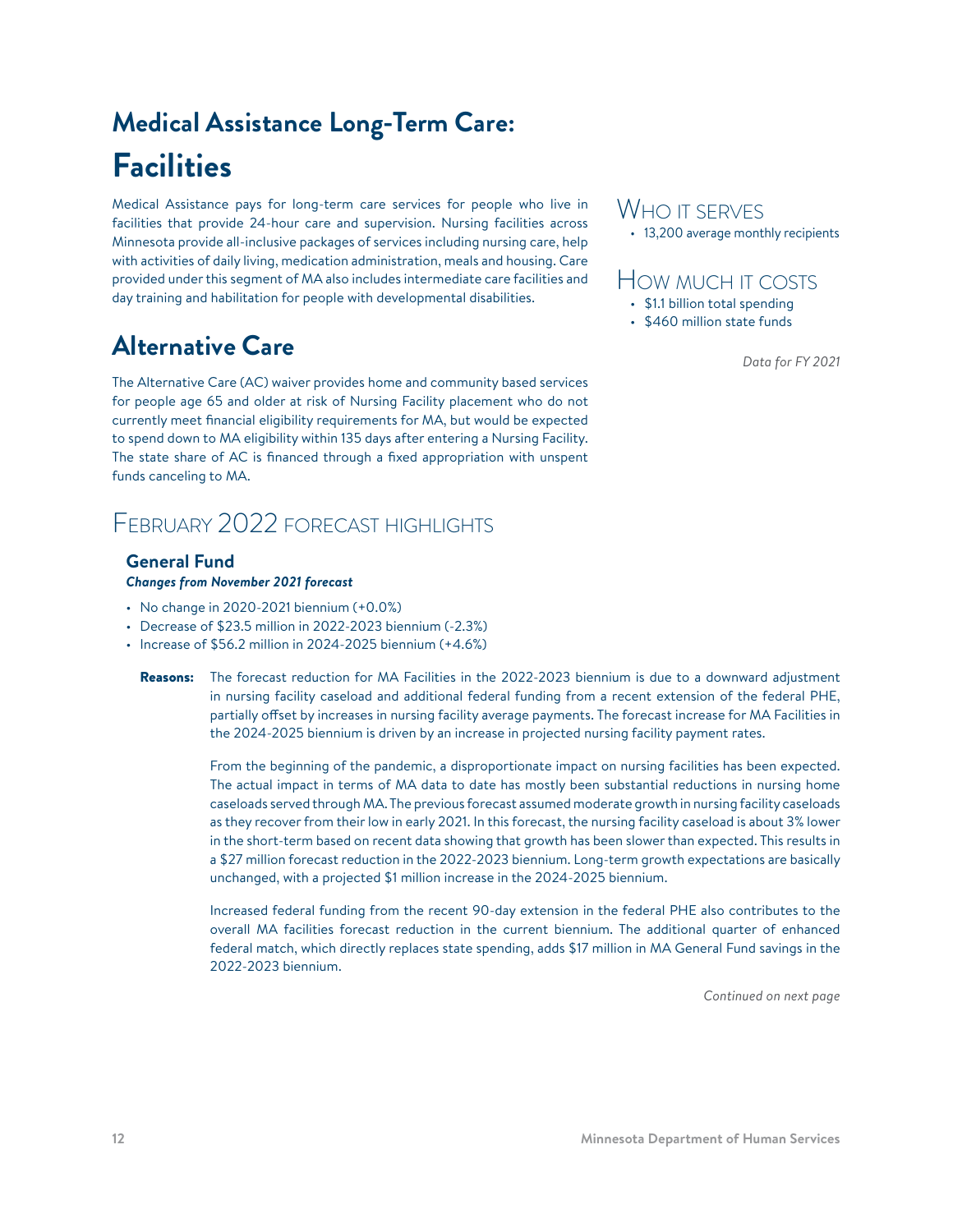#### *Continued from previous page*

While actual impacts on MA nursing facility payments due to the pandemic have mostly been on the caseload side, it was also expected that there would be higher average payments paid by MA due to nursing facilities facing higher costs per resident. These increased operating costs mostly have a delayed impact on the MA forecast as the rates that MA pays nursing facilities are based on the facility-reported costs two years prior. Thus 2022 rates are the first rates to be affected by pandemic costs. These rates have not been finalized yet, but preliminary analysis of the 2020 cost reports indicates that nursing facility cost increases were higher than expected in the previous forecast. The February forecast estimates that average operating rates paid by MA will increase by 9.6% over the previous year, compared to 6.7% from the previous forecast. This updated 2022 rate estimate leads to an \$18 million General Fund increase in the FY 2022-2023 biennium. An additional \$3.5 million increase is due to new emergency funding available for nursing facilities under Minn. Stat. §12A.10 authority.

Previous forecasts hypothesized that much of the increased cost faced by nursing facilities during the pandemic would phase out as the acute stages of the pandemic passed. At this time there is little evidence that there will be substantial cost decreases in the later stages of the pandemic. Therefore the February forecast updates assumptions about nursing facility rate increases in 2024-2025. Projected operating rate increases are now based primarily on Skilled Nursing Facility cost indices in the 2022-2023 cost report years. It is no longer assumed that there are substantial offsets from falling costs due to a reduction in pandemic impacts. This is the primary reason for a 5% average payment increase leading to a projected \$59 million General Fund increase in the 2024-2025 biennium.



#### **Long-term care facilities and waivers: Average monthly recipients**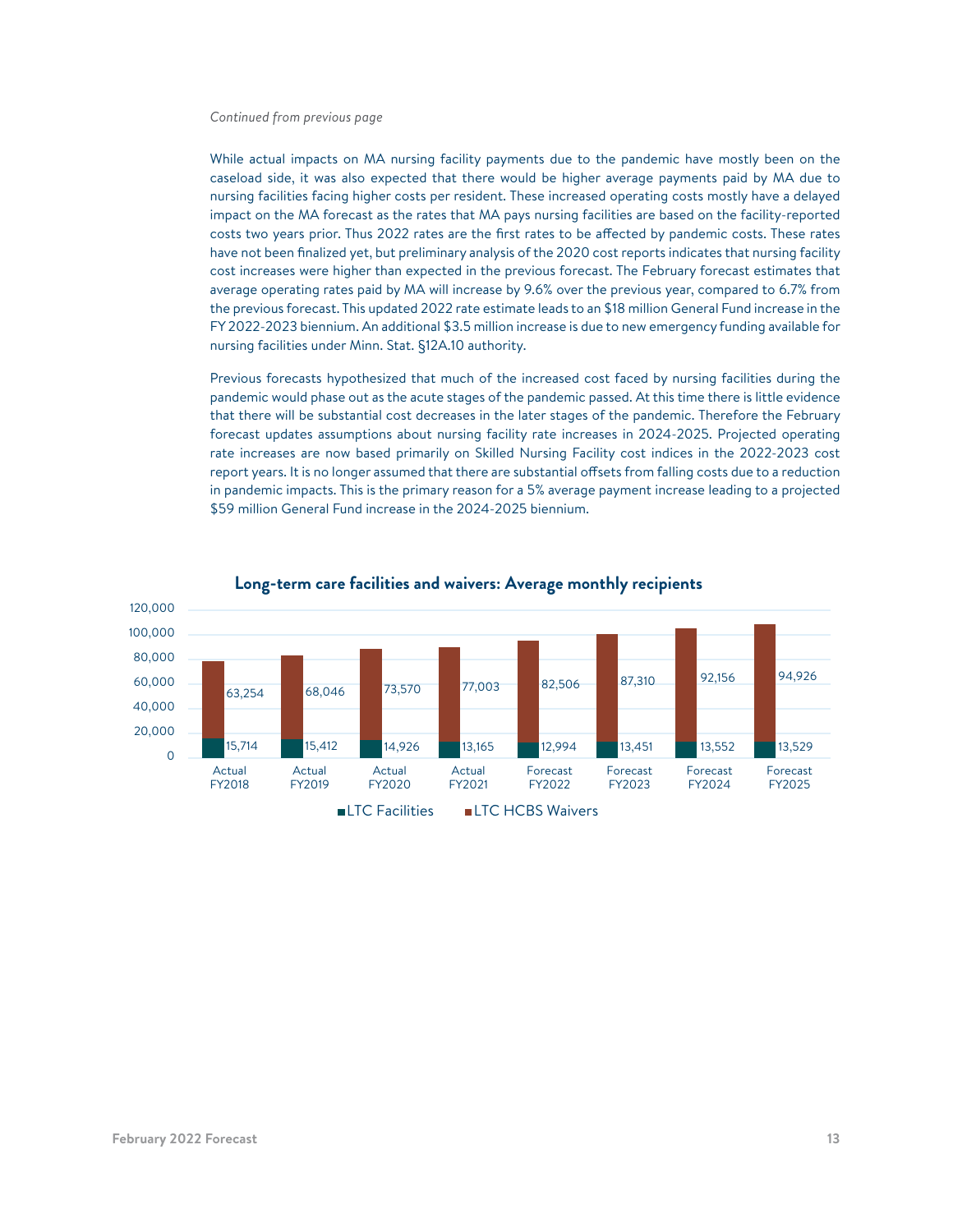# <span id="page-13-0"></span>**Medical Assistance Long-Term Care: Waivers and Home Care**

Medical Assistance also pays for people to receive long-term care waivers, long-term care services and supports, or home care services in their homes and communities. Long-Term Care waivers, also known as Home and Community-Based Services (HCBS) waivers, are an alternative for people who need long-term care services but who do not choose to live in a nursing facility, intermediate care facility or hospital. The federal government allows states to apply for long-term care waivers, which provide a variety of services that help people live in the community instead of in a facility or institution. Waivers include the Elderly Waiver (EW) and the four disability waivers: Developmental Disabilities (DD), Community Access for Disability Inclusion (CADI), Community Alternative Care (CAC) and Brain Injury (BI). Care provided under this segment of MA also includes Personal Care Assistance (PCA), Home Care Nursing, Housing Stabilization Services and Home Health Agency.

### FFBRUARY 2022 FORECAST HIGHLIGHTS

#### **General Fund** *Changes from November 2021 forecast*

- $\cdot$  No change in 2020-2021 biennium  $(+0.0\%)$
- Decrease of \$33.8 million in 2022-2023 biennium (-0.7%)
- Increase of \$13.7 million in 2024-2025 biennium (+0.2%)

### WHO IT SERVES

• 78,500 average monthly recipients

### How much it costs

- \$4.5 billion total spending
- \$2.0 billion state funds

*Data for FY 2021*

Reasons: The forecast reduction for MA Waivers and Home Care in the 2022-2023 biennium is due to additional federal funding from a recent extension in the federal PHE, which is partially offset by a temporary rate increase for disability services. The forecast increase for MA Waivers and Home Care in the 2024-2025 biennium is the result of projected increases in CADI recipients and average payments.

The February forecast includes additional federal funding in MA due to a 90-day extension of the federal PHE. States are eligible for a 6.2 percentage point increase in the state's FMAP throughout the quarter which includes the final day of the PHE. The recent extension means that the PHE now officially extends into mid-April 2022. As a result, the state is now eligible for the 6.2 percentage point enhanced federal funding, which directly replaces General Fund spending, through June 2022. These forecast savings are partially offset by the cost of continuous coverage policies which are required to claim the additional federal funds. Overall, the net impact of the PHE extension for MA Waivers and Home Care is a \$75 million General Fund reduction in the 2022-2023 biennium.

This forecast reduction is offset by a temporary rate increase for disability services. Under Minn. Stat. §12A.10 authority, a five percent rate increase will be applied to community residential services, customized living services, and related services under the disability waivers, ICF/DD residential services, and personal care services. The rate increase will be applied to services between April 1 and June 30, 2022. The state cost across MA is about \$24 million, a little over \$21 million of which occurs in MA Waivers and Home Care, and a little more than \$2 million of which occurs in MA Elderly and Disabled Basic Care. An additional forecast increase results from a delay in implementation of Community First Services and Supports (CFSS), which will replace PCA in the 2022-2023 biennium. The February forecast recognizes a delay in implementation to August 2022, resulting in an estimated \$11 million General Fund increase through FY2025. Most of this cost (about \$7 million in the 2022-2023 biennium) is in MA Waivers and Home Care, with the remainder in MA Elderly and Disabled Basic Care.

*Continued on next page*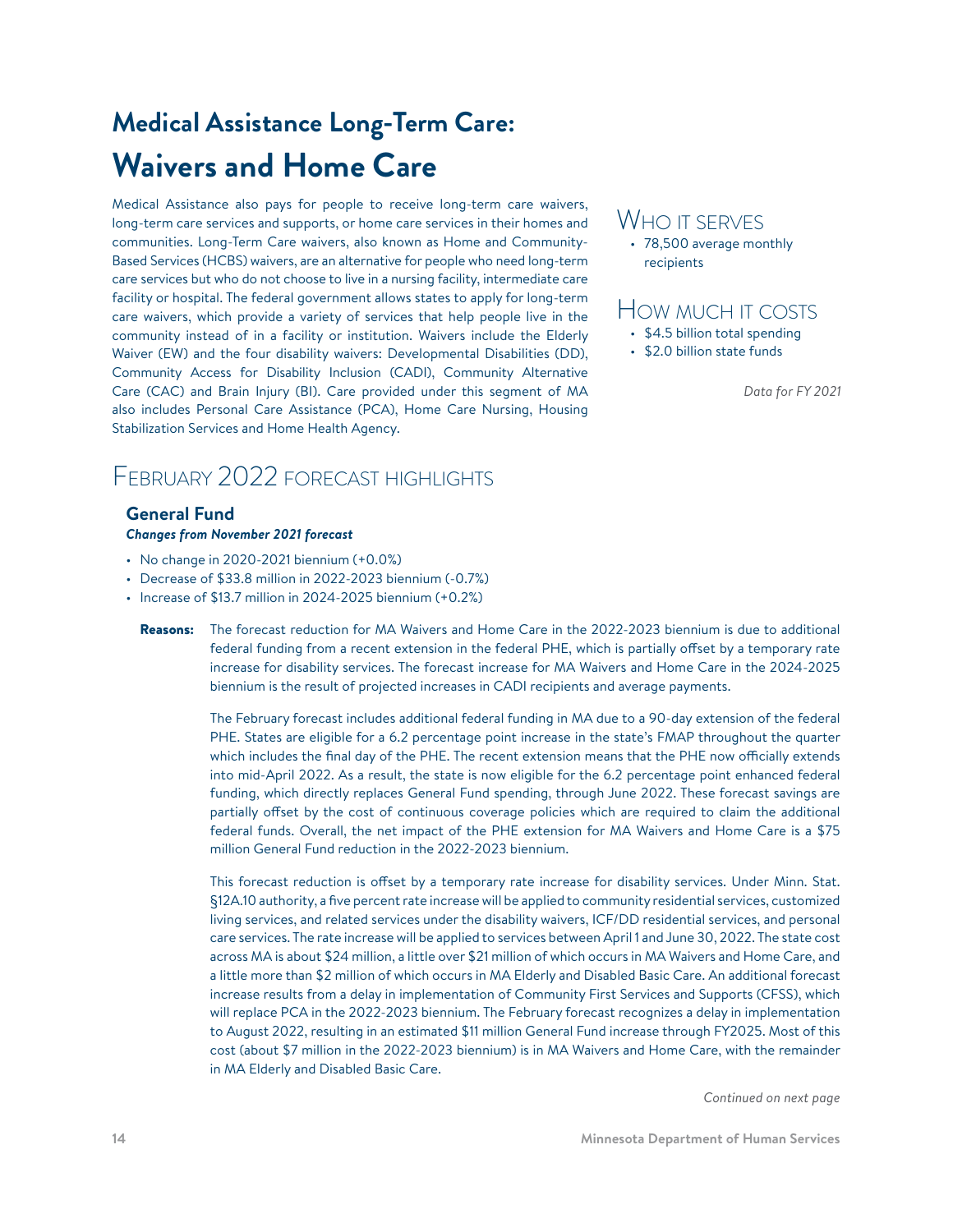#### *Continued from previous page*

The growth in MA Waivers and Home Care in the 2024-2025 biennium is driven by small adjustments to projected CADI recipients and average payments. These forecast model adjustments are based on comparisons of recent data to projected trends and add \$9 million in MA General Fund costs to the 2022- 2023 biennium and \$18 million to the 2024-2025 biennium.



**Long-term care facilities and waivers expenditures — all funds**

### **Disability waivers expenditures — all funds**

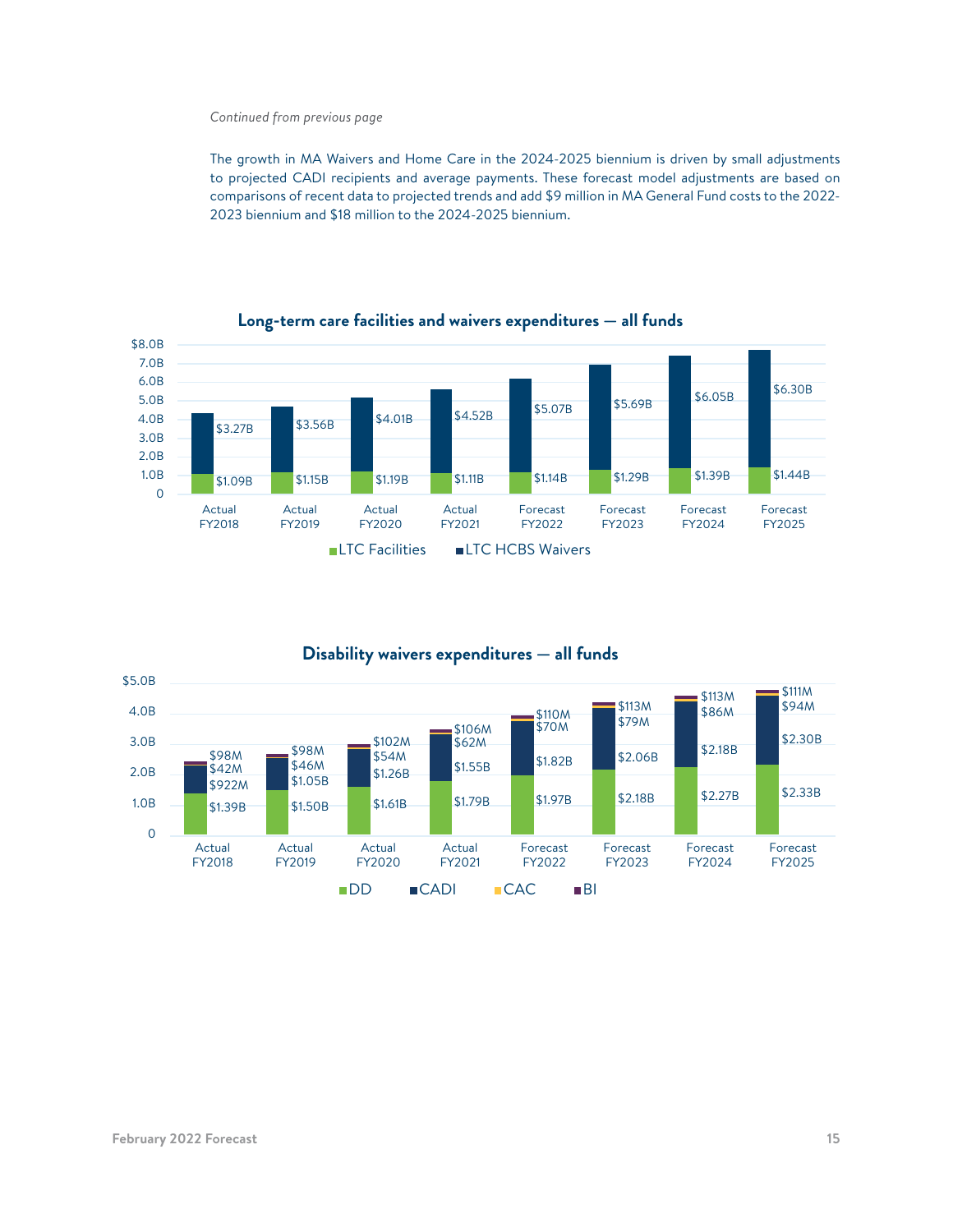|                                      | A: Long Term Care (LTC)<br><b>Facilities</b> |          | <b>B: LTC Waivers</b><br>(Home & Community<br><b>Based Services)</b> |          | $A + B = Total LTC$ |          |
|--------------------------------------|----------------------------------------------|----------|----------------------------------------------------------------------|----------|---------------------|----------|
| <b>FY</b>                            | Total \$                                     | % Change | <b>Total \$</b>                                                      | % Change | Total \$            | % Change |
| 2010                                 | \$1,000,836,209                              |          | \$2,053,318,327                                                      |          | \$3,054,154,537     |          |
| 2011                                 | 964, 666, 727                                | (3.61%)  | 2, 179, 651, 151                                                     | 6.15%    | 3, 144, 317, 878    | 2.95%    |
| 2012                                 | 945, 566, 280                                | (1.98%)  | 2,223,655,096                                                        | 2.02%    | 3, 169, 221, 376    | 0.79%    |
| 2013                                 | 920, 580, 121                                | (2.64%)  | 2,260,064,090                                                        | 1.64%    | 3,180,644,211       | 0.36%    |
| 2014                                 | 928,436,824                                  | 0.85%    | 2,446,905,605                                                        | 8.27%    | 3, 375, 342, 429    | 6.12%    |
| 2015                                 | 924,087,037                                  | (0.47%)  | 2,797,274,346                                                        | 14.32%   | 3,721,361,383       | 10.25%   |
| 2016                                 | 974,634,622                                  | 5.47%    | 2,878,037,420                                                        | 2.89%    | 3,852,672,043       | 3.53%    |
| 2017                                 | 1,078,833,590                                | 10.69%   | 3,040,609,756                                                        | 5.65%    | 4, 119, 443, 345    | 6.92%    |
| 2018                                 | 1,087,985,308                                | 0.85%    | 3,270,556,814                                                        | 7.56%    | 4, 358, 542, 122    | 5.80%    |
| 2019                                 | 1, 154, 228, 650                             | 6.09%    | 3,558,835,259                                                        | 8.81%    | 4,713,063,909       | 8.13%    |
| 2020                                 | 1,190,569,963                                | 3.15%    | 4,009,994,313                                                        | 12.68%   | 5,200,564,275       | 10.34%   |
| 2021                                 | 1, 110, 015, 824                             | (6.77%)  | 4,518,911,142                                                        | 12.69%   | 5,628,926,967       | 8.24%    |
| 2022*                                | 1,139,320,105                                | 2.64%    | 5,067,356,047                                                        | 12.14%   | 6,206,676,152       | 10.26%   |
| 2023*                                | 1,292,940,348                                | 13.48%   | 5,691,042,570                                                        | 12.31%   | 6,983,982,919       | 12.52%   |
| 2024*                                | 1,391,809,486                                | 7.65%    | 6,048,670,248                                                        | 6.28%    | 7,440,479,733       | 6.54%    |
| 2025*                                | 1,441,919,027                                | 3.60%    | 6,304,667,828                                                        | 4.23%    | 7,746,586,855       | 4.11%    |
| Avg. Annual<br>Increase<br>2010-2021 |                                              | 0.95%    |                                                                      | 7.43%    |                     | 5.72%    |

*\*Projected*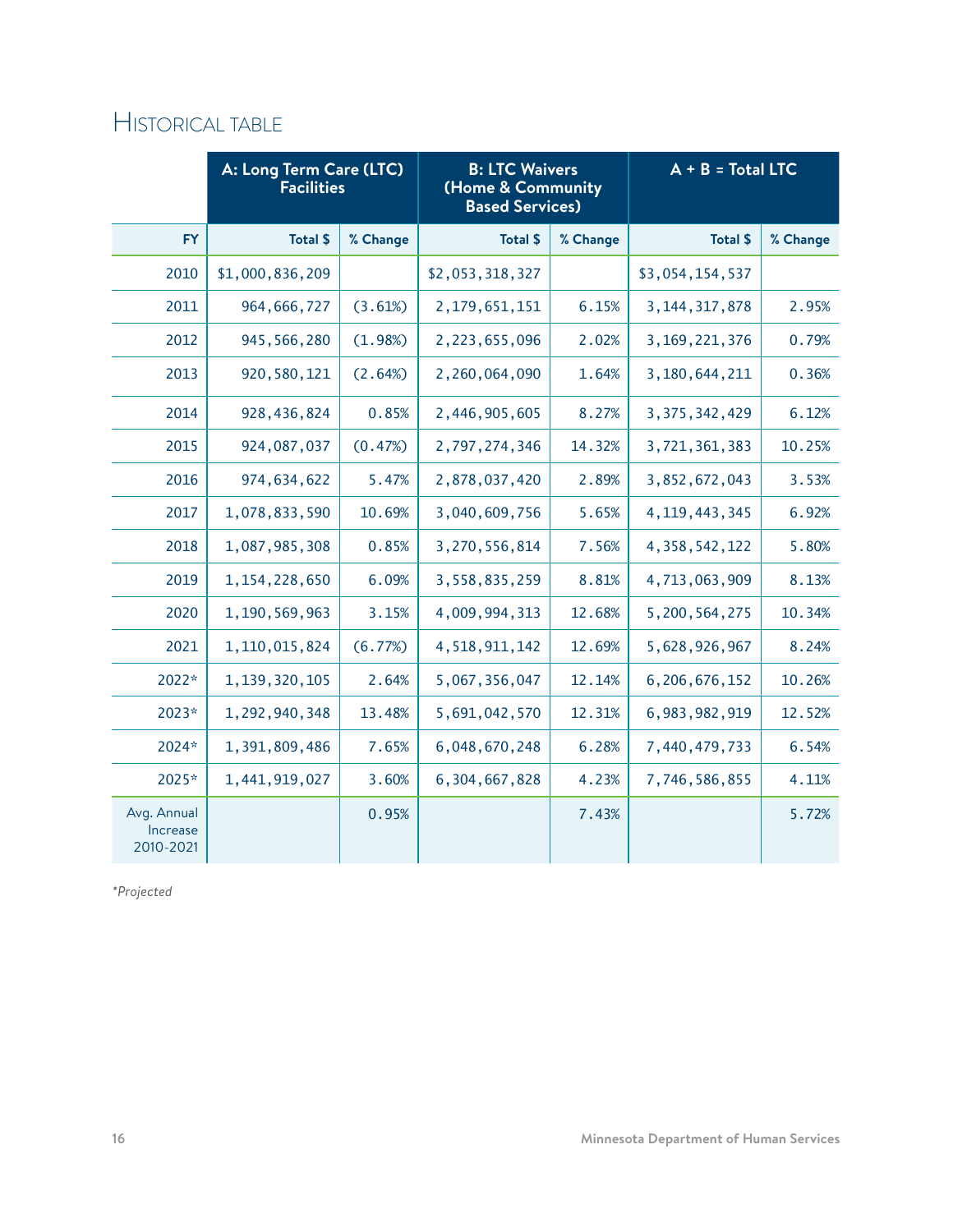# <span id="page-16-0"></span>**Medical Assistance Basic Care: Elderly and Disabled**

This program covers general medical care for elderly and disabled Medical Assistance enrollees. People eligible to receive basic care services are 65 years or older, blind or have a disability. Their income and assets must also fall below allowable limits. For almost all of the elderly and for about 50 percent of the disabled who have Medicare coverage, Medical Assistance acts as a Medicare supplement paying premiums and cost sharing. For those who are not eligible for Medicare, Medical Assistance pays for all their medical care. Also included in this segment are MA enrollees who are residents in an Institute for Mental Disease (IMD). Covered services for these individuals would be eligible for federally-matched MA if they did not reside in a facility which is designated by federal regulations as an IMD. Being a resident in an IMD makes covered services for these individuals ineligible for federal matching. Elderly Waiver managed care is also included in this section because it is paid as an add-on to the Elderly Basic Care capitation payment.

### FEBRUARY 2022 FORECAST HIGHLIGHTS

#### **General Fund** *Changes from November 2021 forecast*

- No change in 2020-2021 biennium (+0.0%)
- Decrease of \$24.7 million in 2022-2023 biennium (-0.6%)
- Increase of \$6.0 million in 2024-2025 biennium (+0.1%)

### WHO IT SERVES

• 179,700 average monthly enrollees

### How much it costs

- \$2.9 billion total spending
- \$1.3 billion state funds

*Data for FY 2021*

Reasons: The February forecast for MA Elderly and Disabled Basic Care results in a decrease in the 2022-2023 biennium and a small increase in the 2024-2025 biennium. The decrease in the current biennium is the result of additional federal funding and lower federal Part D clawback payments during the federal PHE. The increase in the 2024-2025 biennium is the result of higher projected Part D clawback payments post-pandemic.

The February forecast for MA Elderly and Disabled includes additional federal funding due to a recent extension of the federal PHE. States are eligible for a 6.2 percentage point increase in the state's FMAP throughout the quarter which includes the final day of the PHE. The recent 90-day extension means that it now officially extends into mid-April 2022. As a result, the state is now eligible for the 6.2 percentage point enhanced federal funding, which directly replaces General Fund spending, through June 2022. These forecast savings are partially offset by the cost of continuous coverage policies which are required to claim the additional federal funds. For this population, the impact of the continuous coverage policies is relatively small. Overall, the PHE extension results in a \$5 million net General Fund reduction for MA Elderly and Disabled in the 2022-2023 biennium.

The primary driver of MA Elderly and Disabled forecast savings in the 2022-2023 biennium is lower projected federal Part D clawback payments during the PHE. Beginning in 2006, the Medicare benefit set expanded to include prescription drug coverage. For dual eligibles (i.e. individuals enrolled in both Medicaid and Medicare), prescription drug coverage had previously been provided through Medicaid with federal and state shares. To help pay for this expanded Medicare coverage, the federal government bills each state an amount roughly equal to what the state would have paid if prescription drug coverage were still provided through Medicaid for dual eligibles. These payments from states to the federal government are known as Part D clawback payments. During the PHE, the federal per-person Part D clawback charge rate is reduced, meaning the state pays less for each dual eligible subject to the clawback charge. This results in lower federal clawback payments of \$16 million in the 2022-2023 biennium. However, the February forecast also reflects a higher-than-expected per-person Part D clawback charge rate once the PHE ends. This higher charge rate results in an \$8 million forecast increase in the 2024-2025 biennium.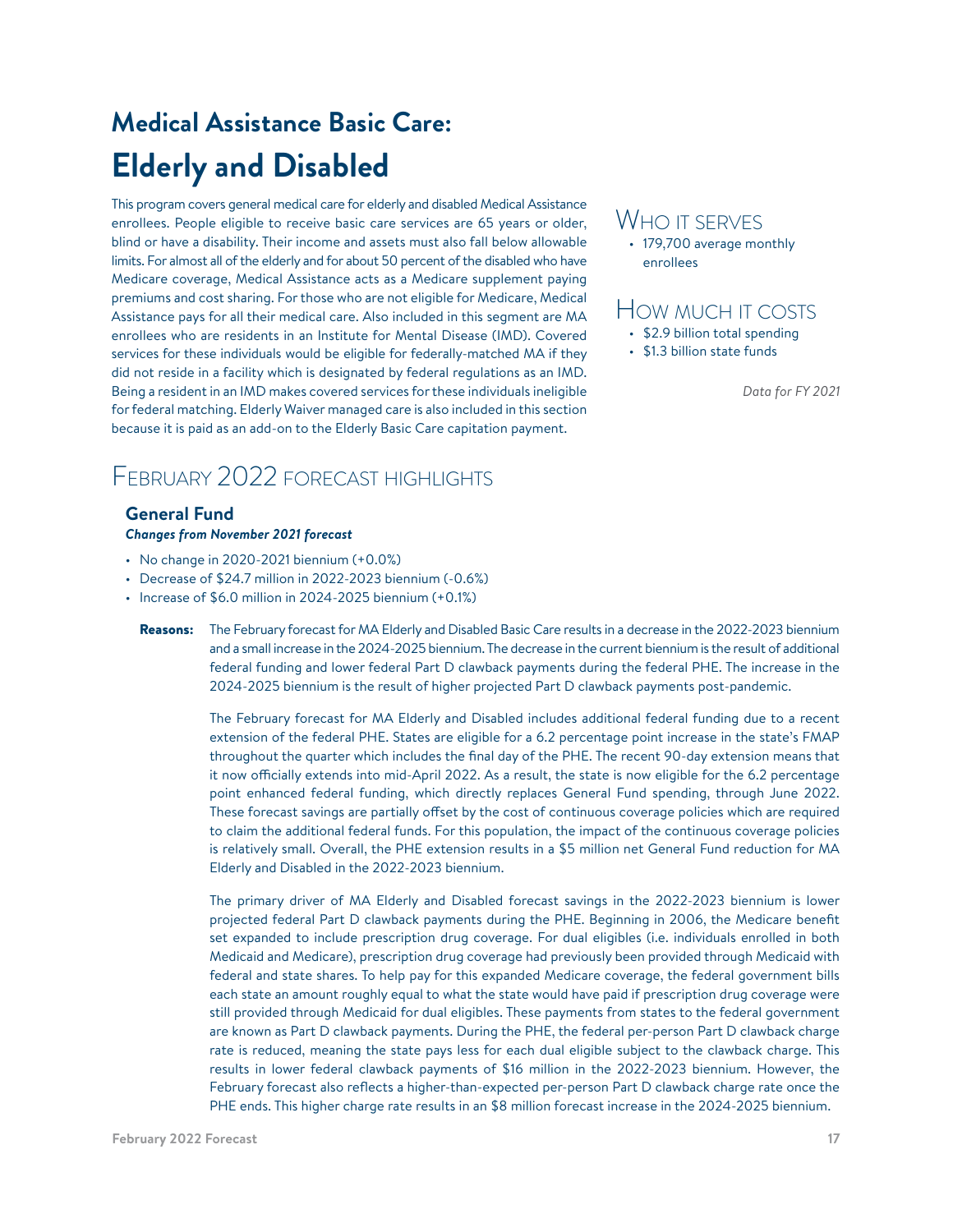

0 1.0B 2.0B 3.0B \$4.0B  $$1.45B$   $$1.39B$   $$1.59B$   $$1.62B$   $$2.07B$   $$1.89B$   $$2.00B$   $$2.00B$   $$2.12B$  $$1.44B$   $$1.39B$   $$1.42B$   $$1.28B$ \$1.37B \$1.84B \$1.92B \$2.00B Actual FY2018 Actual FY2019 Actual FY2020 Actual FY2021 Forecast FY2022 Forecast FY2023 Forecast FY2024 Forecast FY2025 **Elderly and Disabled Basic Care expenditures**

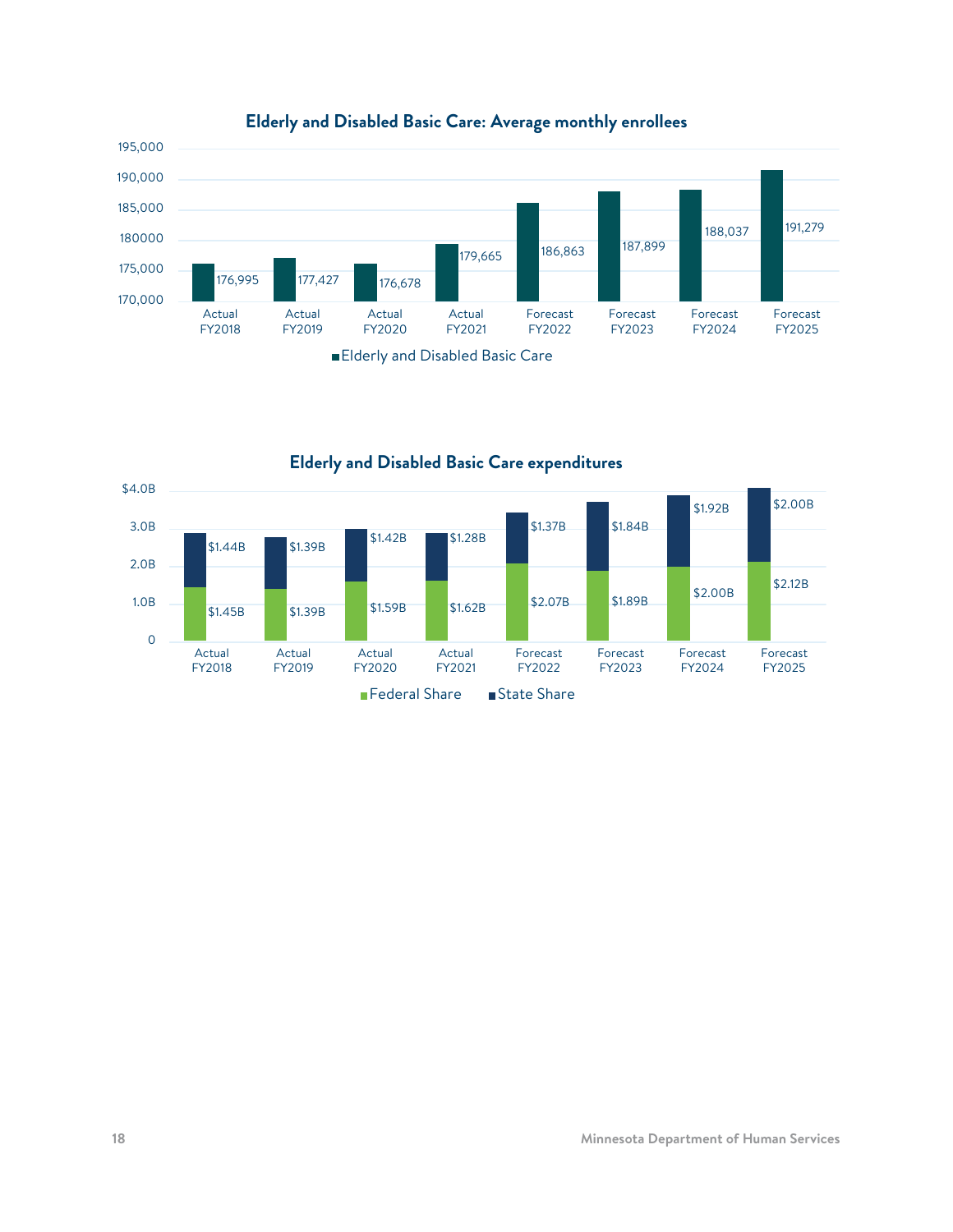|                                | <b>Elderly &amp; Disabled Basic Care</b> |          |  |
|--------------------------------|------------------------------------------|----------|--|
| <b>FY</b>                      | <b>Total \$</b>                          | % Change |  |
| 2010                           | \$2,002,677,746                          |          |  |
| 2011                           | 2,010,217,822                            | 0.38%    |  |
| 2012                           | 2, 118, 181, 376                         | 5.37%    |  |
| 2013                           | 2,087,793,116                            | (1.43%)  |  |
| 2014                           | 2,500,339,126                            | 19.76%   |  |
| 2015                           | 2,343,980,418                            | (6.25%)  |  |
| 2016                           | 2,580,811,749                            | 10.10%   |  |
| 2017                           | 2,525,666,619                            | (2.14%)  |  |
| 2018                           | 2,894,549,433                            | 14.61%   |  |
| 2019                           | 2,780,093,762                            | (3.95%)  |  |
| 2020                           | 3,011,306,799                            | 8.32%    |  |
| 2021                           | 2,903,228,285                            | (3.59%)  |  |
| 2022*                          | 3,443,021,592                            | 18.59%   |  |
| 2023*                          | 3,729,009,783                            | 8.31%    |  |
| 2024*                          | 3,919,761,517                            | 5.12%    |  |
| 2025*                          | 4, 112, 964, 079                         | 4.93%    |  |
| Avg. Annual Increase 2010-2021 |                                          | 3.64%    |  |

#### *\*Projected*

Beginning in FY 2011 there are managed care payment delays from odd years to even years which impact the annual percent change.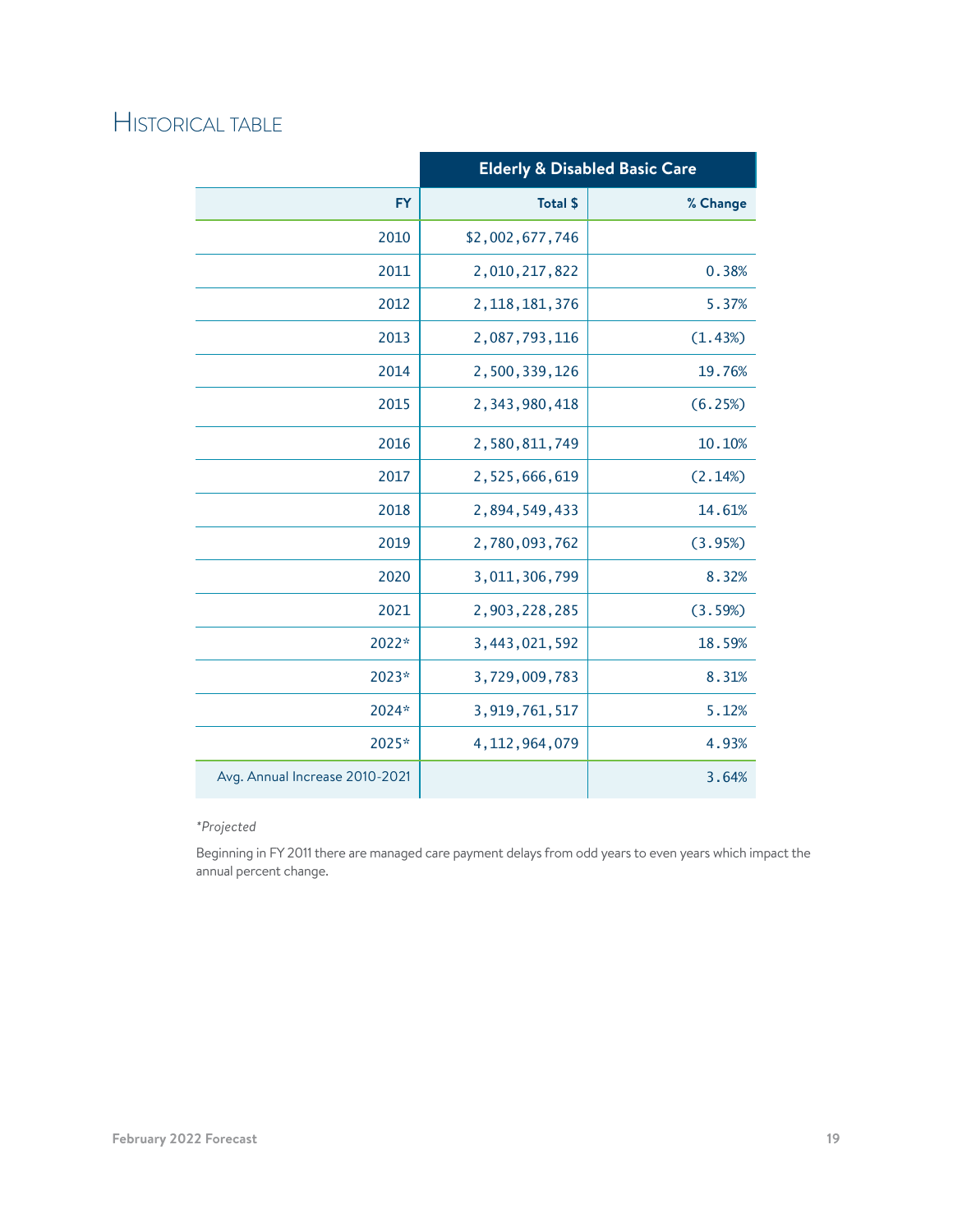# <span id="page-19-0"></span>**Medical Assistance Basic Care: Adults without Children**

In March 2011, Minnesota elected to implement the early expansion of MA eligibility for Adults without Children with income up to 75% of the federal poverty level under the Affordable Care Act. In January 2014, Minnesota implemented full expansion of MA eligibility up to 138% of the federal poverty level for this population. Currently, at 138% federal poverty levels, the income eligibility limit for a single adult to be covered under this program is \$17,774 per year.

As Minnesota's newly eligible expansion population under the Affordable Care Act, this segment of MA received 100% federal match from Calendar Year (CY) 2014 through CY 2016. Beginning in CY 2017, the federal match rate stepped down each year until it hit 90% in CY 2020. This now becomes the ongoing fixed federal match rate for this expansion population.

### February 2022 forecast highlights

#### **General Fund** *Changes from November 2021 forecast*

- $\cdot$  No change in 2020-2021 biennium  $(+0.0\%)$
- Increase of \$20.7 million in 2022-2023 biennium (+3.4%)
- Increase of \$5.8 million in 2024-2025 biennium (+1.0%)
	- Reasons: The February forecast increases for MA Adults without Children Basic Care are the result of two upward adjustments to enrollment. Actual enrollment data from the past few months are higher than expected leading to a 1% upward base adjustment that accounts for about a quarter of the 2022-2023 increase and the entire 2024-2025 increase. An additional enrollment adjustment was made in the current biennium due to the PHE extension. The recent 90-day PHE extension leads to a further delay in the eligibility impact of resuming annual renewals, resulting in higher enrollment in FY 2022 and FY 2023. This PHErelated enrollment adjustment accounts for about three-quarters of the forecast increase in the 2022- 2023 biennium. Note that, since federal funding for this expansion group is fixed at 90% of total costs, there is no enhanced federal match for this population from the PHE extension.

### WHO IT SERVES

• 235,800 average monthly enrollees

### How much it costs

- \$2.2 billion total spending
- \$217 million state funds

*Data for FY 2021*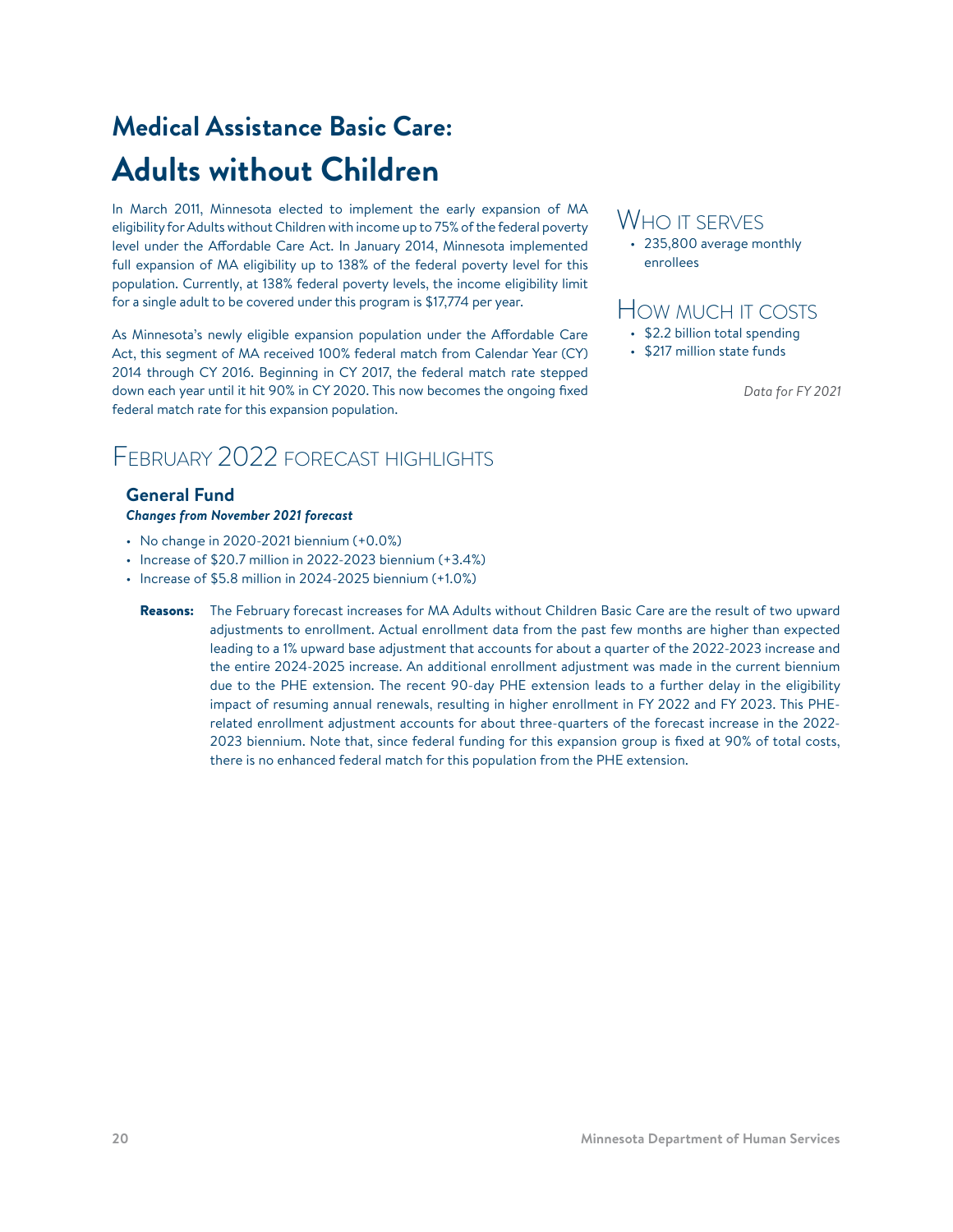







**Adults without Children Basic Care expenditures**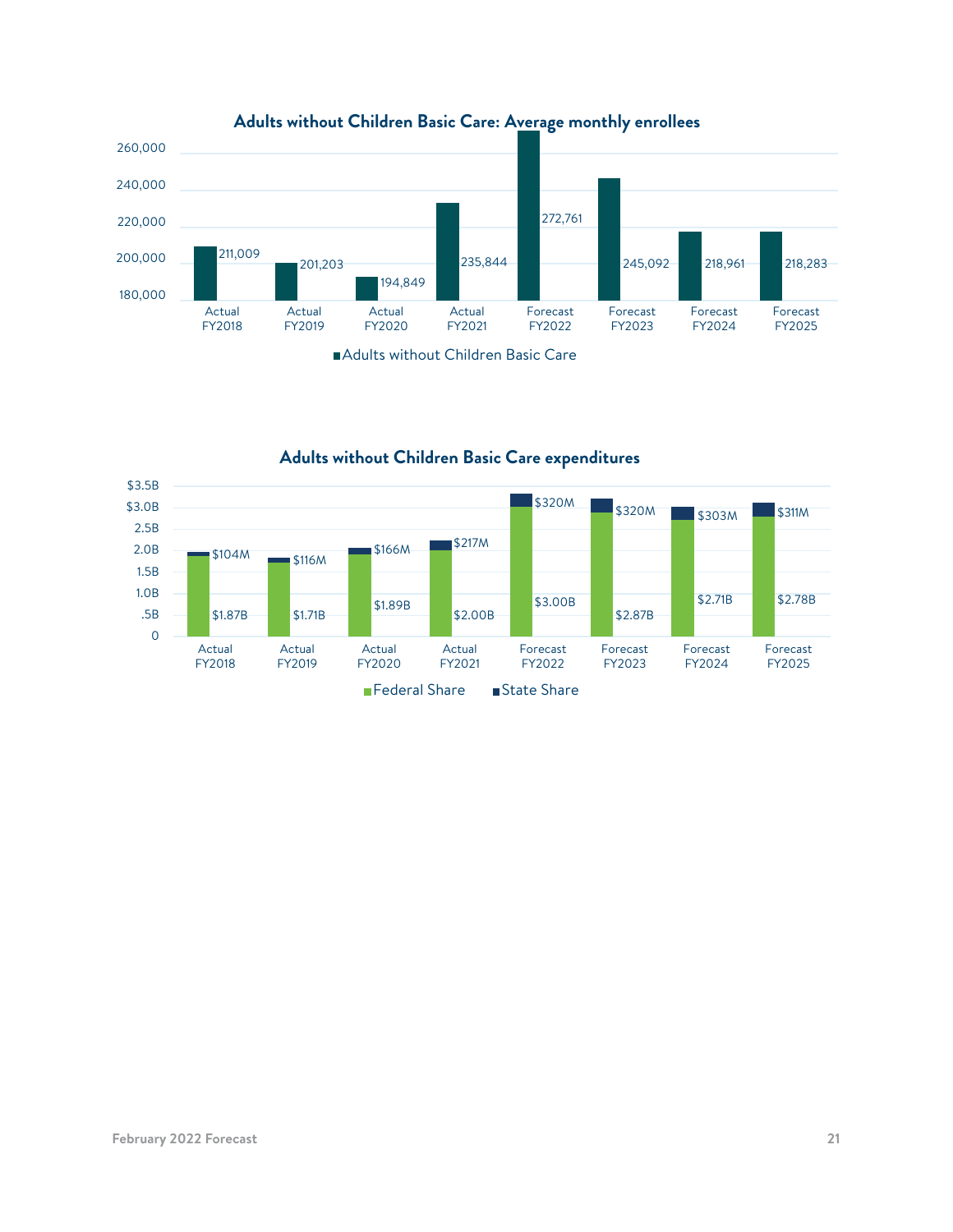|                                | <b>Adults without Children Basic Care</b> |          |  |
|--------------------------------|-------------------------------------------|----------|--|
| <b>FY</b>                      | <b>Total \$</b>                           | % Change |  |
| 2011                           | \$106,865,468                             |          |  |
| 2012                           | 819, 539, 240                             | 666.89%  |  |
| 2013                           | 792, 232, 465                             | (3.33%)  |  |
| 20141                          | 1,063,752,126                             | 34.27%   |  |
| 2015                           | 1,694,519,567                             | 59.30%   |  |
| 2016                           | 1,658,897,539                             | (2.10%)  |  |
| 2017                           | 1,756,135,556                             | 5.86%    |  |
| 2018                           | 1,970,490,317                             | 12.21%   |  |
| 2019                           | 1,823,780,554                             | (7.45%)  |  |
| 2020                           | 2,060,499,313                             | 12.98%   |  |
| 2021                           | 2,221,469,075                             | 7.81%    |  |
| 2022*                          | 3,320,632,186                             | 49.48%   |  |
| 2023*                          | 3, 192, 396, 753                          | (3.86%)  |  |
| 2024*                          | 3,013,068,771                             | (5.62%)  |  |
| 2025*                          | 3,095,830,503                             | 2.75%    |  |
| Avg. Annual Increase 2012-2021 |                                           | 12.76%   |  |

*\*Projected*

1 2014 and 2015 reflect increases due to implementation of full expansion for this population

Beginning in FY 2011 there are managed care payment delays from odd years to even years which impact the annual percent change.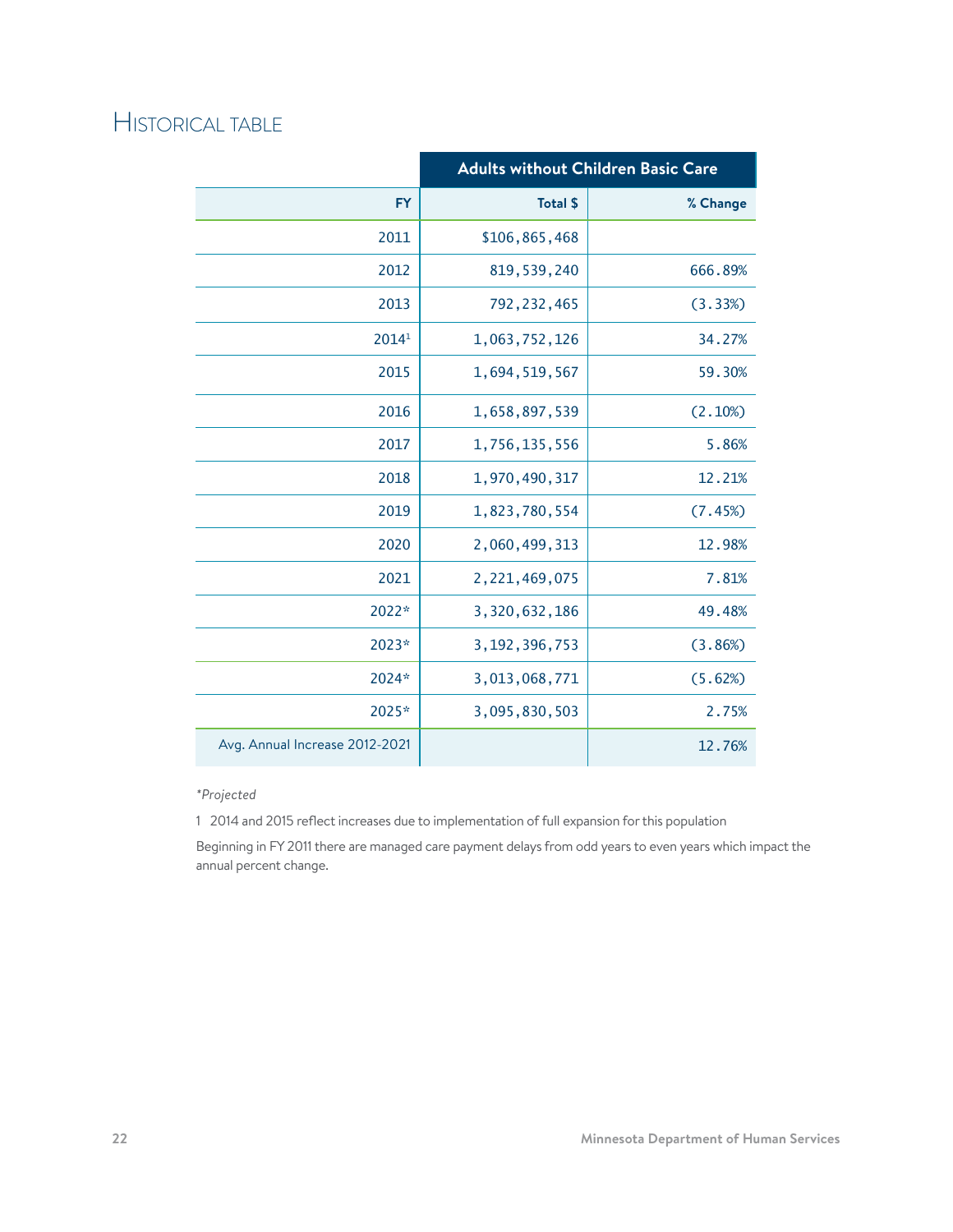# <span id="page-22-0"></span>**Medical Assistance Basic Care: Families with Children**

This activity funds general medical care for children, parents and pregnant women, including families receiving Minnesota Family Investment Program (MFIP) and those with transition coverage after exiting MFIP. This segment also includes funding for Family Planning Services and for Breast and Cervical Cancer coverage. This segment also includes non-citizens who are ineligible for federal Medicaid match, but almost all of whom are eligible for enhanced federal Children's Health Insurance Program (CHIP) funding.

Enhanced federal CHIP funding is also available for children with family income over 133% of the federal poverty level. This funding supplements the regular 50% Medicaid match with an additional enhanced federal match, within the limits of Minnesota's CHIP allocation from the federal government.

### February 2022 forecast highlights

#### **General Fund** *Changes from November 2021 forecast*

- $\cdot$  No change in 2020-2021 biennium  $(+0.0\%)$
- $\cdot$  Increase of \$2.5 million in 2022-2023 biennium  $(+0.1%)$
- $\cdot$  Increase of \$0.3 million in 2024-2025 biennium  $(+0.0\%)$ 
	- Reasons: The relatively small February forecast increase in the 2022-2023 biennium for MA Families with Children Basic Care is driven by the recent 90-day PHE extension. This PHE extension leads to a further delay in the eligibility impact of resuming annual renewals, resulting in state costs due to higher enrollment in FY 2022 and FY 2023. Partially offsetting this state cost is additional federal funding through a 6.2 percentage point increase in the state's FMAP throughout the quarter which includes the final day of the PHE. Following the PHE extension, the state is now eligible for this enhanced federal funding, which directly replaces General Fund spending, for an additional three months through June 2022. However, the additional three months of enhanced federal funding only partially offsets the enrollment cost for MA Families with Children. This occurs because the continuous coverage enrollment impact is relatively large for this population and there is only one month of managed care capitations paid in the June 2022 quarter providing relatively few payments to apply the enhanced federal funding. The net result is a small forecast increase for MA Families with Children in the 2022-2023 biennium.

### WHO IT SERVES

• 772,800 average monthly enrollees

### How much it costs

- \$3.0 billion total spending
- \$1.2 billion state funds

*Data for FY 2021*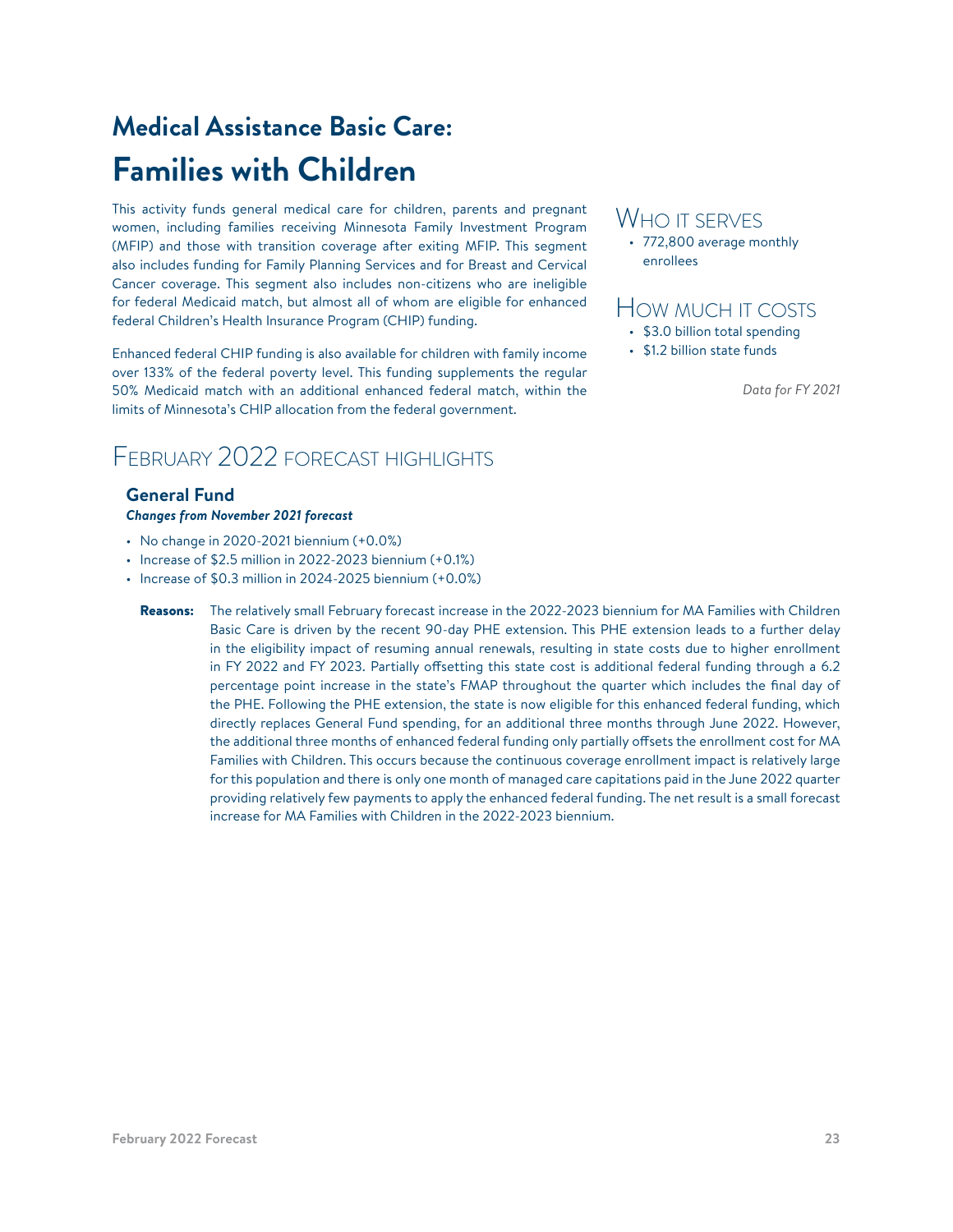





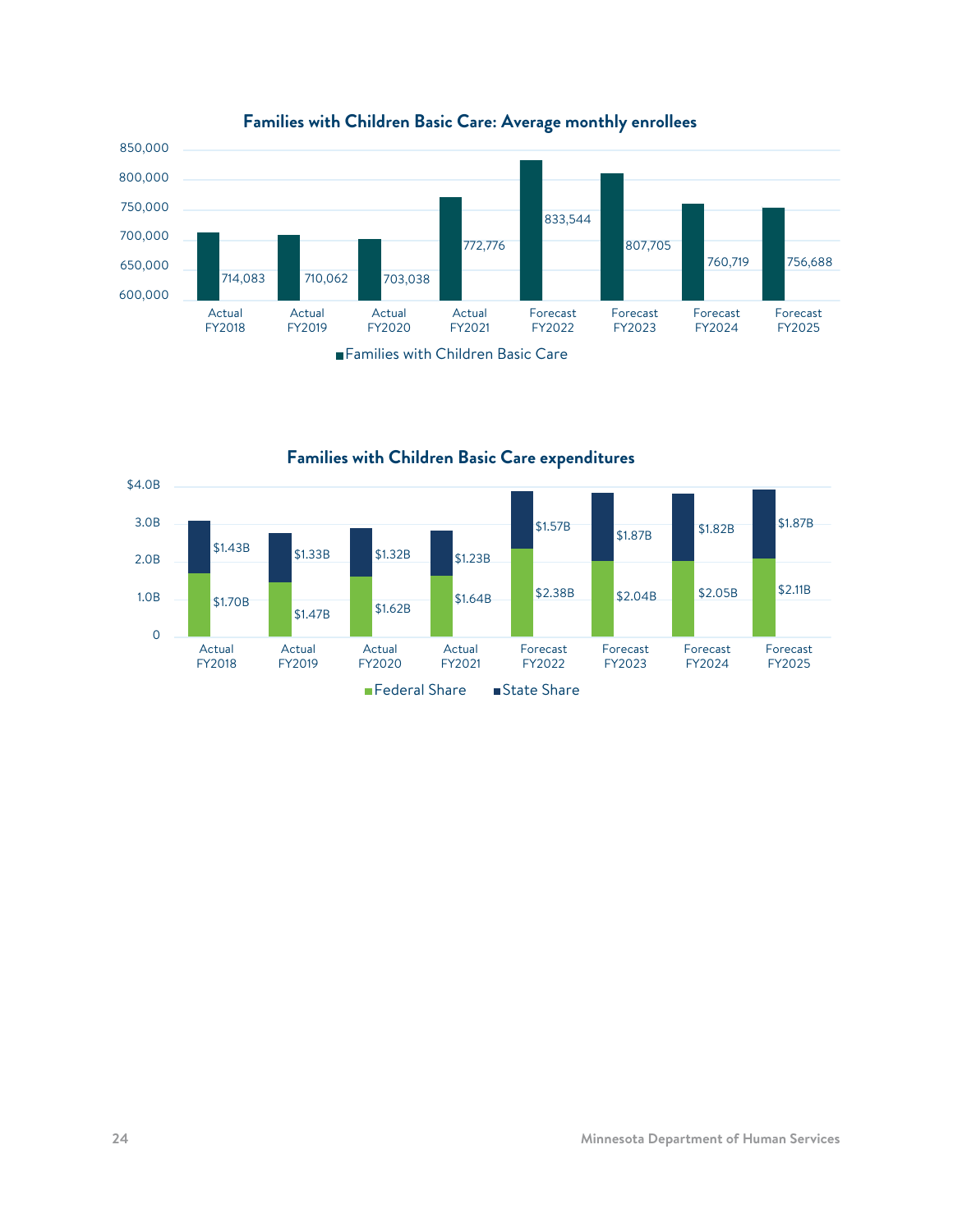|                                | <b>Families with Children Basic Care</b> |          |  |
|--------------------------------|------------------------------------------|----------|--|
| <b>FY</b>                      | <b>Total \$</b>                          | % Change |  |
| 2010                           | \$2,178,835,369                          |          |  |
| 2011                           | 2,268,657,949                            | 4.12%    |  |
| 2012                           | 2, 134, 178, 204                         | (5.93%)  |  |
| 2013                           | 1,984,933,703                            | (6.99%)  |  |
| 2014                           | 2,325,681,264                            | 17.17%   |  |
| 2015                           | 2,824,710,042                            | 21.46%   |  |
| 2016                           | 3, 132, 833, 352                         | 10.91%   |  |
| 2017                           | 2,487,241,806                            | (20.61%) |  |
| 2018                           | 3, 325, 147, 926                         | 33.69%   |  |
| 2019                           | 2,963,263,740                            | (10.88%) |  |
| 2020                           | 3,096,365,963                            | 4.49%    |  |
| 2021                           | 3,009,530,937                            | (2.80%)  |  |
| 2022*                          | 4,078,392,264                            | 35.52%   |  |
| 2023*                          | 4,064,486,426                            | (0.34%)  |  |
| 2024*                          | 4,035,696,725                            | (0.71%)  |  |
| 2025*                          | 4, 148, 297, 242                         | 2.79%    |  |
| Avg. Annual Increase 2010-2021 |                                          | 3.72%    |  |

#### *\*Projected*

Includes family planning, breast and cervical cancer coverage, pharmacy rebates, special funding items and adjustments

Beginning in FY 2011 there are managed care payment delays from odd years to even years which impact the annual percent change.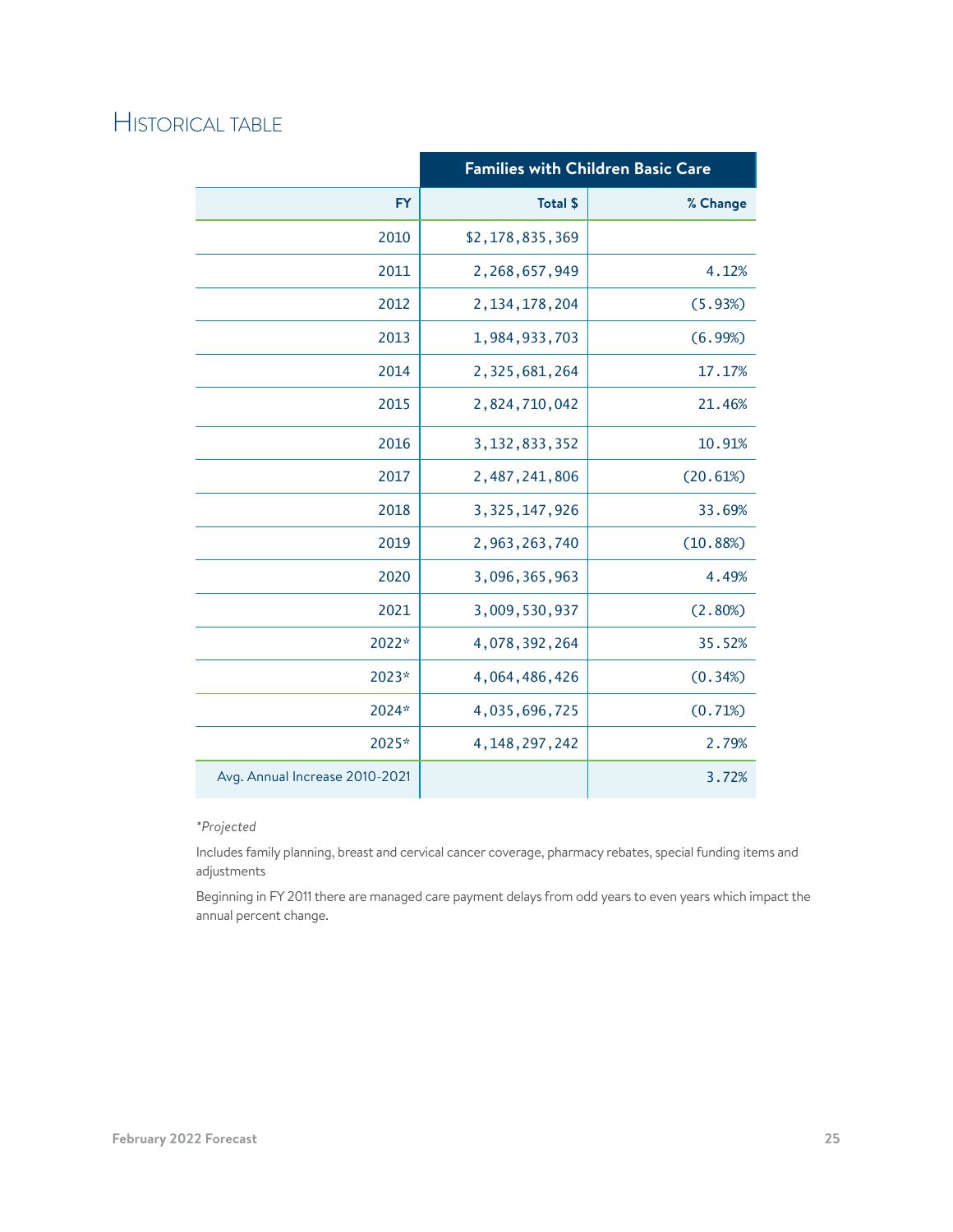# <span id="page-25-0"></span>**MinnesotaCare**

MinnesotaCare provides health care coverage for low-income parents and adults without children who have higher income than those served on the Medical Assistance program as well as legal noncitizens who are ineligible for MA. Unlike MA, MinnesotaCare requires enrollee premiums and does not include coverage for long-term care services or supports.

Effective January 2015, MinnesotaCare operates as the state's Basic Health Program (BHP). As a BHP, MinnesotaCare no longer receives federal funding in the form of a percentage expenditure match. Instead, the state receives a per person subsidy equal to 95% of the premium tax credits each BHP enrollee would have received through MNsure had the state opted against running a BHP.

MinnesotaCare also provides state-only funded coverage for people with Deferred Action for Childhood Arrivals (DACA) status and certain elderly individuals who do not qualify for Medicare and are not MA or BHP eligible. Overall, MinnesotaCare is funded with a mix of enrollee premiums, Health Care Access Fund (HCAF) appropriations, and federal BHP funds (for the BHP eligible population).

### February 2022 forecast highlights

#### **Health Care Access Fund** *Changes from November 2021 forecast*

- No change in 2020-2021 biennium (+0.0%)
- Decrease of \$53.2 million in 2022-2023 biennium (-16.8%)
- Increase of \$7.7 million in 2024-2025 biennium (+2.7%)

Reasons: The February forecast reduction in projected HCAF spending in the 2022-2023 biennium results from additional federal funding in the BHP, which directly reduces the need for state HCAF funding. This additional federal funding results from two separate federal settle-ups finalized since the November forecast. The first is with respect to the American Rescue Plan Act (ARPA). The ARPA was passed during 2021, but the state had already received all prospective quarterly federal BHP payments in 2021 before the new law was actually implemented. As a result, the state's 2021 prospective payments were too low relative to what they should have been under the ARPA. In December, the ARPA changes were settledup and the state received more federal BHP funding than was anticipated in the November forecast. The second source of additional federal BHP funding in this forecast is the historical settle-up of actual program enrollment for the first two quarters of 2019. After the state submitted demographic data on actual BHP enrollment for these two quarters, the Centers for Medicare and Medicaid Services (CMS) calculated the actual amount of federal BHP funding due to the state and compared this amount to the prospective award the state received back in 2019. This comparison was more favorable to the state than was anticipated in the November forecast resulting in additional federal BHP revenue recognized in the February forecast.

The slightly higher projected HCAF spending in the 2024-2025 biennium is due to a BHP case mix adjustment resulting in higher projected average payments.

### WHO IT SERVES

• 92,900 average monthly enrollees

### How much it costs

- \$536 million total spending
- \$33 million state funds

*Data for FY 2021*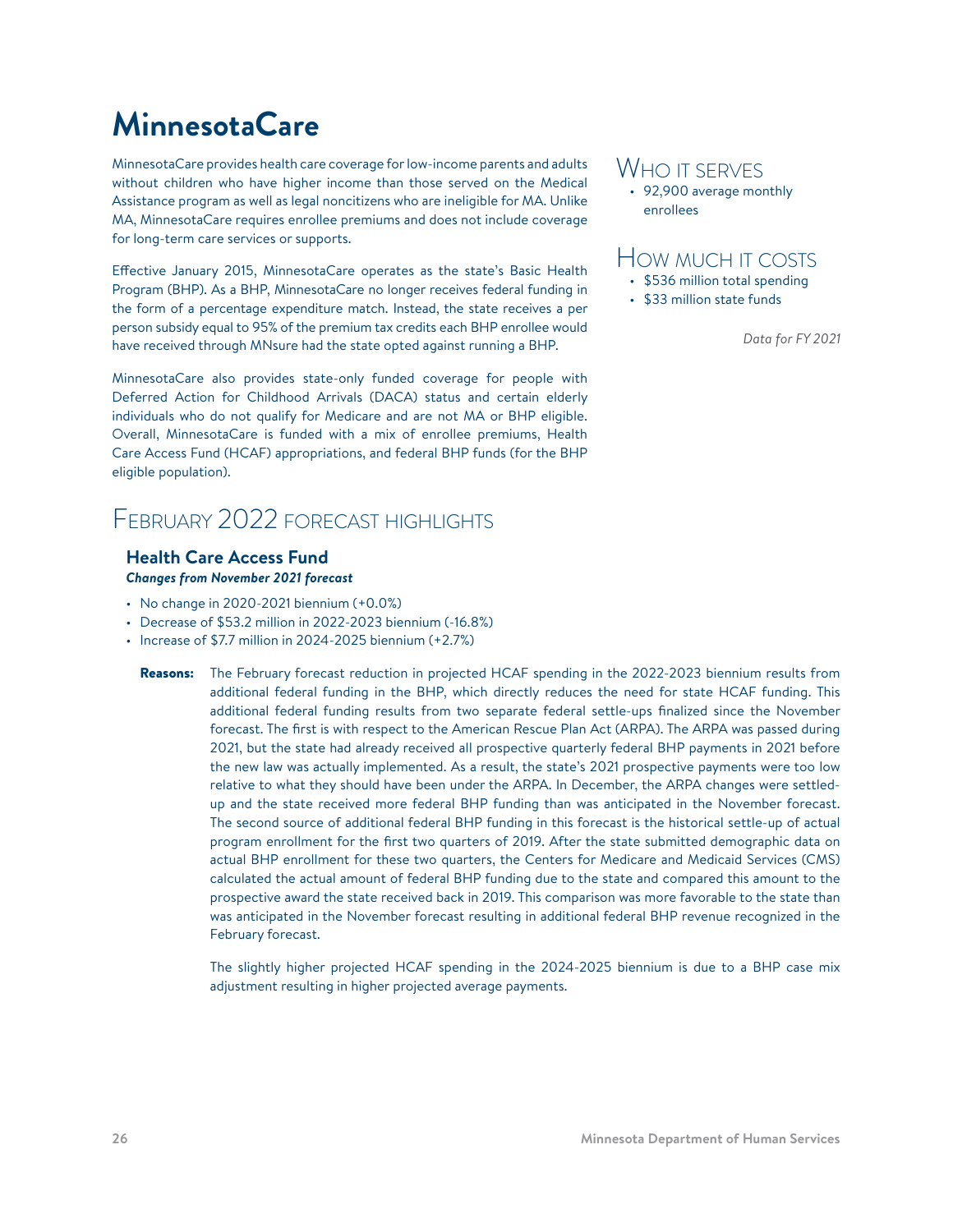



**MinnesotaCare/BHP funding by source**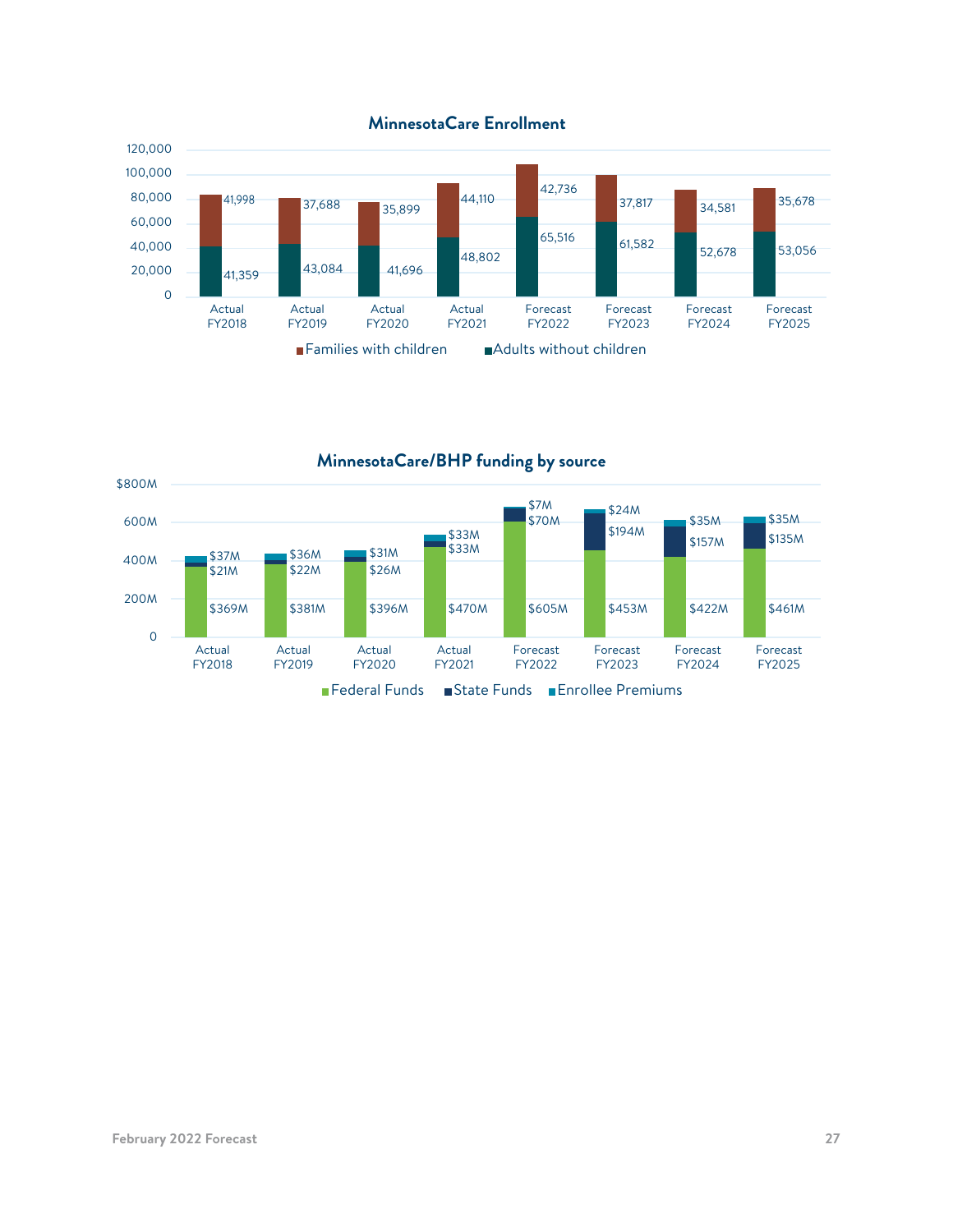|                                | Minnesota Care Total Expenditures |          |  |
|--------------------------------|-----------------------------------|----------|--|
| <b>FY</b>                      | <b>Total \$</b>                   | % Change |  |
| 2010                           | \$665,498,191                     |          |  |
| 2011                           | 737, 952, 071                     | 10.89%   |  |
| 2012                           | 551,090,615                       | (25.32%) |  |
| 2013                           | 569,928,239                       | 3.42%    |  |
| 2014                           | 520,005,344                       | (8.76%)  |  |
| 2015                           | 509,709,341                       | (1.98%)  |  |
| 2016                           | 479,909,046                       | (5.85%)  |  |
| 2017                           | 397, 211, 084                     | (17.23%) |  |
| 2018                           | 426, 581, 871                     | 7.39%    |  |
| 2019                           | 438, 234, 552                     | 2.73%    |  |
| 2020                           | 452, 643, 878                     | 3.29%    |  |
| 2021                           | 536,099,023                       | 18.44%   |  |
| 2022*                          | 681, 673, 190                     | 27.15%   |  |
| 2023*                          | 671, 233, 608                     | (1.53%)  |  |
| 2024*                          | 614,070,987                       | (8.52%)  |  |
| 2025*                          | 631, 512, 960                     | 2.84%    |  |
| Avg. Annual Decrease 2010-2021 |                                   | (1.95%)  |  |

*\*Projected*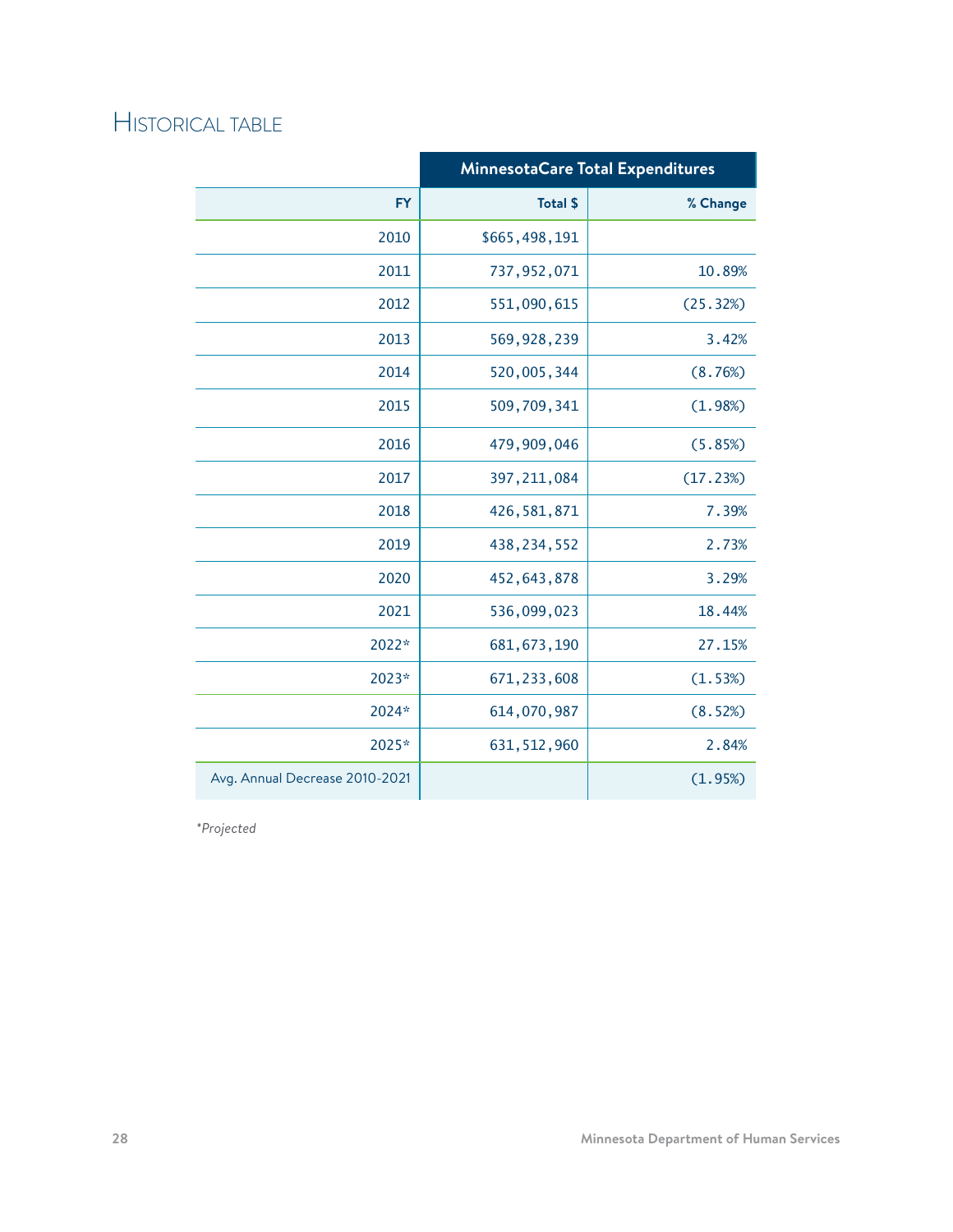# <span id="page-28-0"></span>**Chemical Dependency Treatment Fund**

The Chemical Dependency (CD) Treatment Fund pays for residential and outpatient substance use disorder treatment services for eligible low-income Minnesotans. To access treatment services paid by the fund, individuals must first be assessed for treatment need and meet financial eligibility guidelines similar to those for Medical Assistance. As part of substance use disorder reform efforts passed in the 2017 legislature, the State is currently transitioning from the previous system of counties and tribes providing "Rule 25" assessments and authorizing treatment, to offering "direct access to treatment," where qualified treatment providers provide comprehensive assessments to determine medical necessity.

### February 2022 forecast highlights

#### **General Fund** *Changes from November 2021 forecast*

- No change in 2020-2021 biennium (+0.0%)
- Increase of \$2.8 million in 2022-2023 biennium (+1.6%)
- Decrease of \$1.8 million in 2024-2025 biennium (-0.9%)

### WHO IT SERVES • 26,700 unique recipients

### How much it costs

- \$150 million total spending
- \$107 million state funds

*Data for FY 2021*

Reasons: The November forecast included substantial reductions in the CD Fund forecast because of the shift of FFS treatment costs to Medical Assistance managed care, where managed care enrollment of adults without children (the primary users of CD treatment services) has increased dramatically in the last 18 months due to continuous coverage requirements under the PHE. The February forecast makes two additional changes related to this phenomenon. First, projected costs for the room and board of recipients of CD residential treatment paid for under managed care are increased about \$6 million in both the 2022-2023 and 2024-2025 biennia. This is a consequence of an increase in the number of recipients of residential CD treatment covered under managed care. Second, average costs for fee-for-service CD residential treatment are increased by \$1 million for the 2022-2023 biennium and \$2 million for the 2024-2025 biennium. These higher average costs are believed to result from the shift of coverage to managed care, leaving a modestly more expensive mix of residential care cases in fee-for-service coverage.

These increases are partially offset in the 2022-2023 biennium and more than offset in the 2024-2025 biennium by reductions in projected room and board costs for Withdrawal Management (WM). Overall WM projections are reduced by approximately 34%: \$4 million in the 2022-2023 biennium and \$10 million in the 2024-2025 biennium. This change results from corrected data regarding the quantity of room and board days used by recipients of WM.

Finally, the additional federal matching made available due to the extension of the federal PHE provides an additional reduction of \$0.2 million in General Fund spending in the 2022-2023 biennium.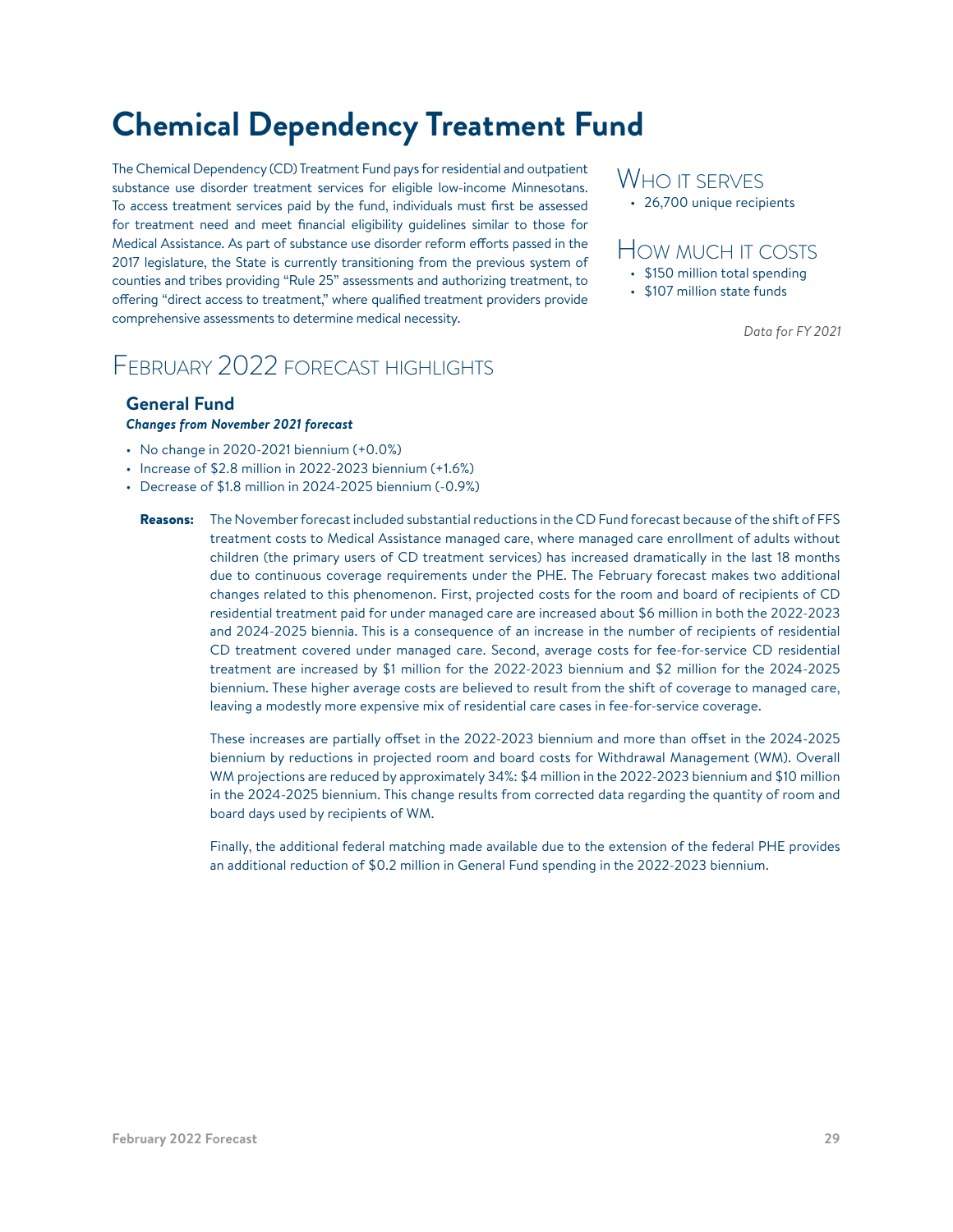

|                                | <b>Chemical Dependency Treatment Fund</b><br><b>Total Expenditures</b> |          |  |
|--------------------------------|------------------------------------------------------------------------|----------|--|
| <b>FY</b>                      | <b>Total \$</b>                                                        | % Change |  |
| 2011                           | \$143,499,246                                                          |          |  |
| 2012                           | 132, 221, 922                                                          | (7.86%)  |  |
| 2013                           | 138, 539, 414                                                          | 4.78%    |  |
| 2014                           | 138,744,237                                                            | 0.15%    |  |
| 2015                           | 169, 583, 060                                                          | 22.23%   |  |
| 2016                           | 159, 611, 752                                                          | (5.88%)  |  |
| 2017                           | 186, 287, 061                                                          | 16.71%   |  |
| 2018                           | 211, 925, 848                                                          | 13.76%   |  |
| 2019                           | 215,706,572                                                            | 1.78%    |  |
| 2020                           | 184, 310, 877                                                          | (14.55%) |  |
| 2021                           | 149, 925, 383                                                          | (18.66%) |  |
| 2022*                          | 163, 271, 224                                                          | 8.90%    |  |
| 2023*                          | 197,871,446                                                            | 21.19%   |  |
| 2024*                          | 207,899,305                                                            | 5.07%    |  |
| 2025*                          | 212,936,166                                                            | 2.42%    |  |
| Avg. Annual Increase 2011-2021 |                                                                        | 0.44%    |  |

*\*Projected*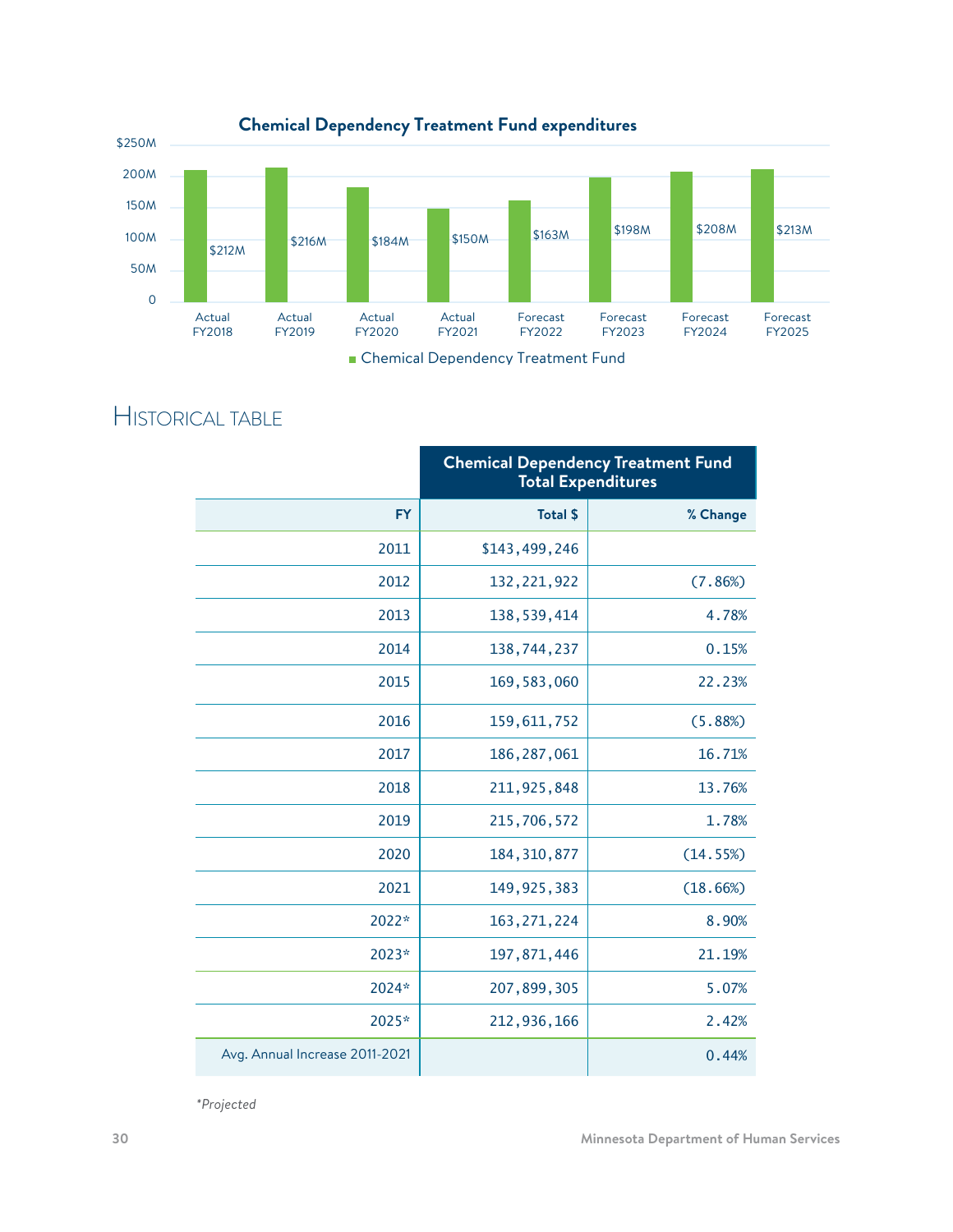# <span id="page-30-0"></span>**Minnesota Family Investment Program**

The Minnesota Family Investment Program (MFIP) provides cash and food assistance for low-income families with children. MFIP operates as Minnesota's federal Temporary Assistance for Needy Families (TANF) program. As such, MFIP cash assistance is funded with a mixture of federal TANF Block Grant and state General Fund dollars determined primarily by the federally mandated Maintenance of Effort (MOE) requirement for state spending on its TANF program.

### February 2022 forecast highlights

#### **General Fund**

#### *Changes from November 2021 forecast*

- $\cdot$  No change in 2020-2021 biennium  $(+0.0\%)$
- Decrease of \$14.2 million in 2022-2023 biennium (-5.6%)
- Decrease of \$27.5 million in 2024-2025 biennium (-14.8%)

### WHO IT SERVES

• 91,500 average monthly recipients

### How much it costs

- \$384 million total spending
- \$139 million state funds

*Data for FY 2021*

Reasons: The February MFIP forecast is reduced in both the 2022-2023 and 2024-2025 biennia due primarily to financing adjustments around how the state meets its maintenance of effort (MOE) for accessing federal funding from the state's Temporary Assistance for Needy Families (TANF) fund. Annually, the state has a requirement to spend \$175 million in qualified non-federal spending to meet this TANF MOE obligation. This forecast reflects a higher level of Working Family Tax Credit spending as TANF MOE in the 2022-2023 biennium, which directly reduces the need for General Fund MFIP spending and explains the forecast reduction in the current biennium. The February forecast also reflects the removal of a legacy 16% floor on General Fund MFIP spending towards the TANF MOE requirement, which also reduces projected MFIP General Fund spending and explains the forecast savings in the 2024-2025 biennium.



#### **MFIP expenditures**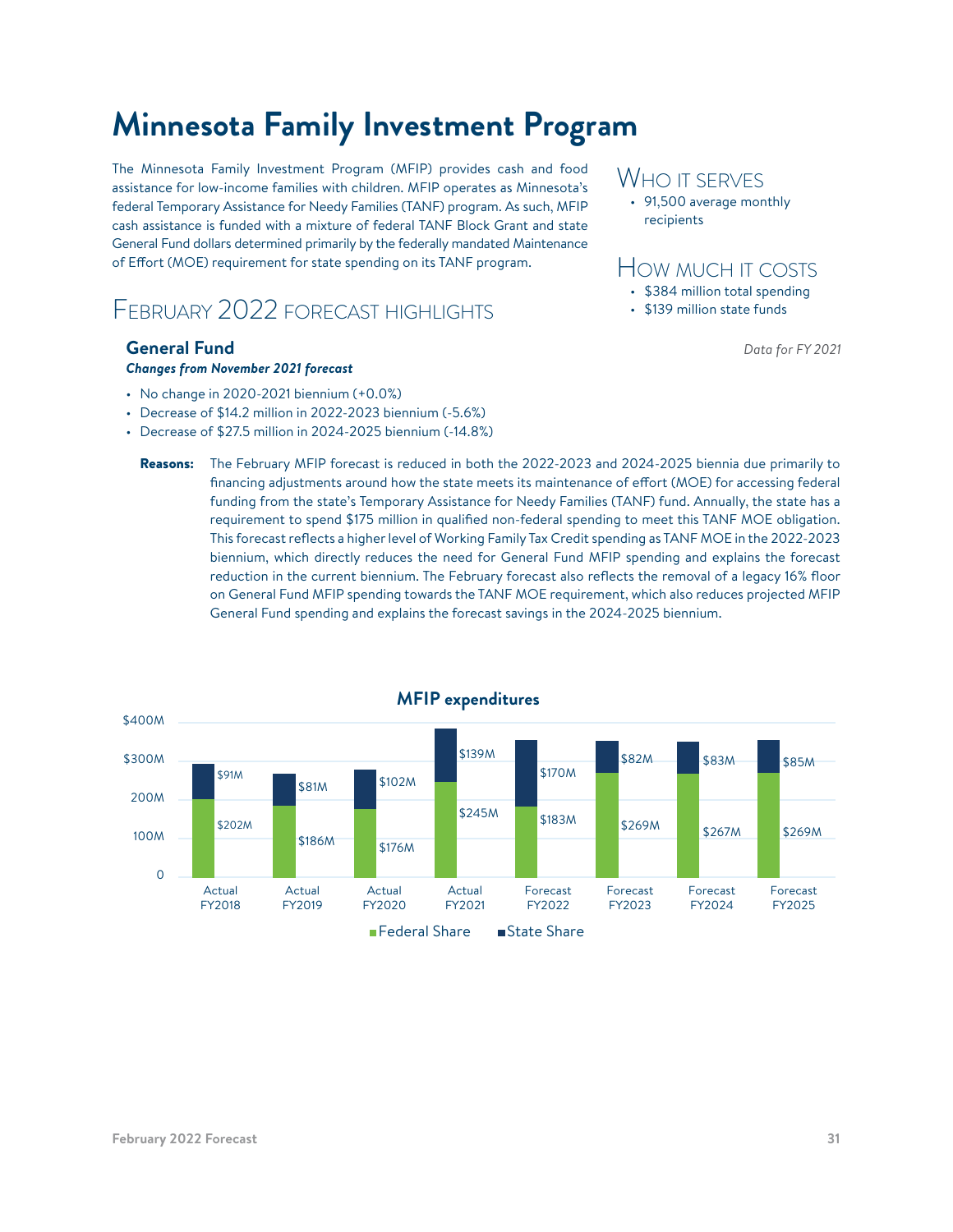|                                | <b>Minnesota Family Investment Program</b><br>(MFIP) |          |
|--------------------------------|------------------------------------------------------|----------|
| <b>FY</b>                      | <b>Total \$</b>                                      | % Change |
| 2010                           | \$329,544,523                                        |          |
| 2011                           | 340,792,915                                          | 3.41%    |
| 2012                           | 333, 591, 354                                        | (2.11%)  |
| 2013                           | 322, 457, 424                                        | (3.34%)  |
| 2014                           | 297, 431, 102                                        | (7.76%)  |
| 2015                           | 279,723,824                                          | (5.95%)  |
| 2016                           | 301,750,210                                          | 7.87%    |
| 2017                           | 312, 674, 443                                        | 3.62%    |
| 2018                           | 293,095,053                                          | (6.26%)  |
| 2019                           | 266,620,941                                          | (9.03%)  |
| 2020                           | 277, 577, 083                                        | 4.11%    |
| 2021                           | 383,876,457                                          | 38.30%   |
| 2022*                          | 352,741,355                                          | (8.11%)  |
| 2023*                          | 351,802,566                                          | (0.27%)  |
| 2024*                          | 350, 148, 855                                        | (0.47%)  |
| 2025*                          | 354,486,557                                          | 1.24%    |
| Avg. Annual Increase 2010-2021 |                                                      | 1.40%    |

*\*Projected*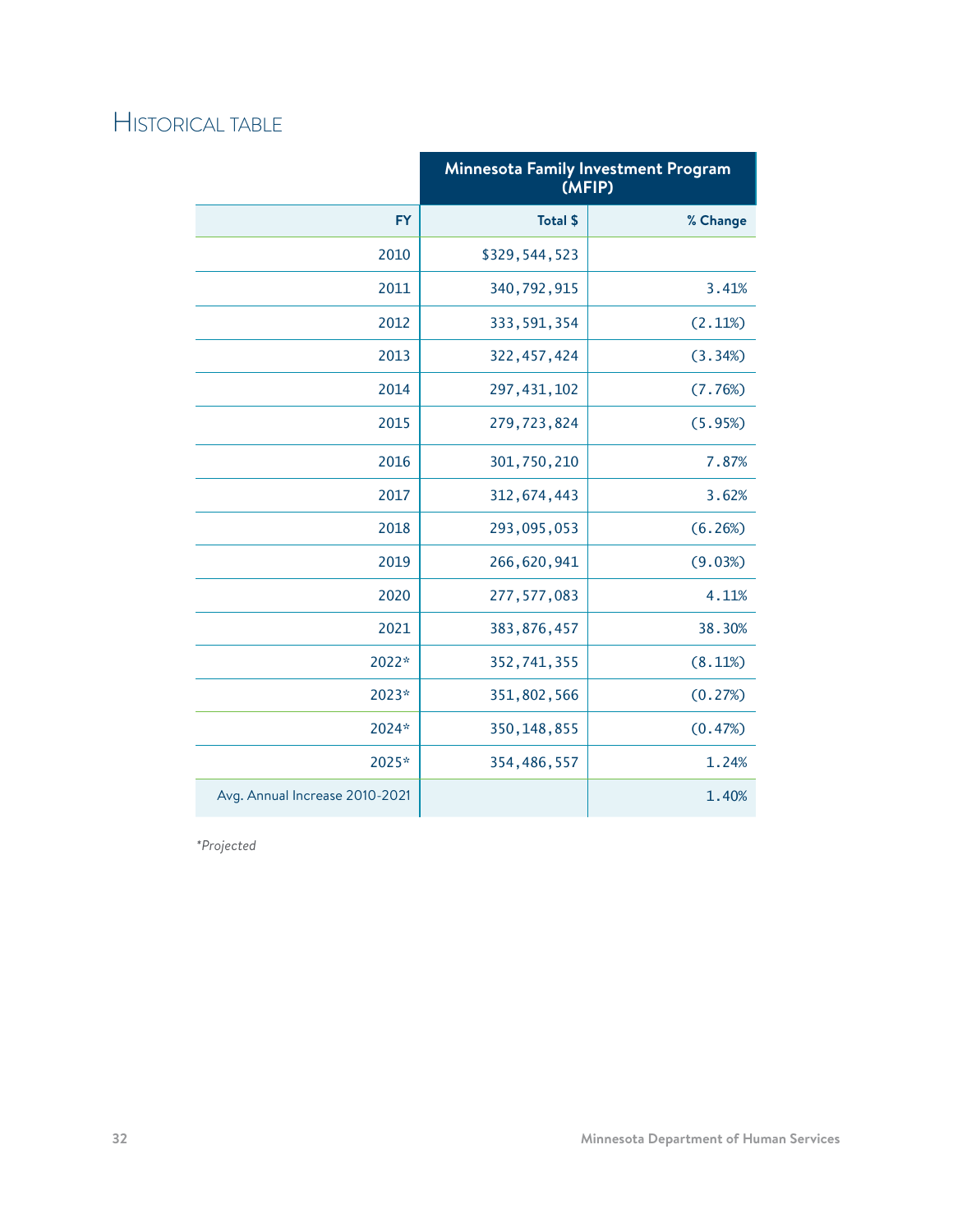# <span id="page-32-0"></span>**Child Care Assistance**

This program provides child care assistance to MFIP families who are employed or are engaged in other work activities or education as part of their MFIP employment plan. This activity also provides transition year (TY) child care assistance for former MFIP families. As with the MFIP grant program, child care assistance is funded with a mixture of federal and state General Fund dollars. The federal child care funding comes from the Child Care Development Fund (CCDF). The forecast does not include the Basic Sliding Fee child care program.

### FFBRUARY 2022 FORECAST HIGHLIGHTS

### **General Fund**

#### *Changes from November 2021 forecast*

- No change in 2020-2021 biennium (+0.0%)
- Decrease of \$40.2 million in 2022-2023 biennium (-52.1%)
- $\cdot$  No change in 2024-2025 biennium  $(+0.0\%)$

### WHO IT SERVES

### **MFIP/TY Child Care**

• 5,200 average monthly families served

### How much it costs **MFIP/TY Child Care**

- \$114 million in total spending
- \$39 million state funds

*Data for FY 2021*

Reasons: The February forecast reduction in Child Care Assistance in the 2022-2023 biennium is driven by continued caseload decline and a reduction in average payments due to lower-than-expected utilization during the COVID pandemic. Lower caseload explains about 85% of the General Fund forecast reduction while a reduction in average payments accounts for the rest. Utilization of child care services is expected to revert back to normal levels in 2023.



### **MFIP/TY Child Care expenditures**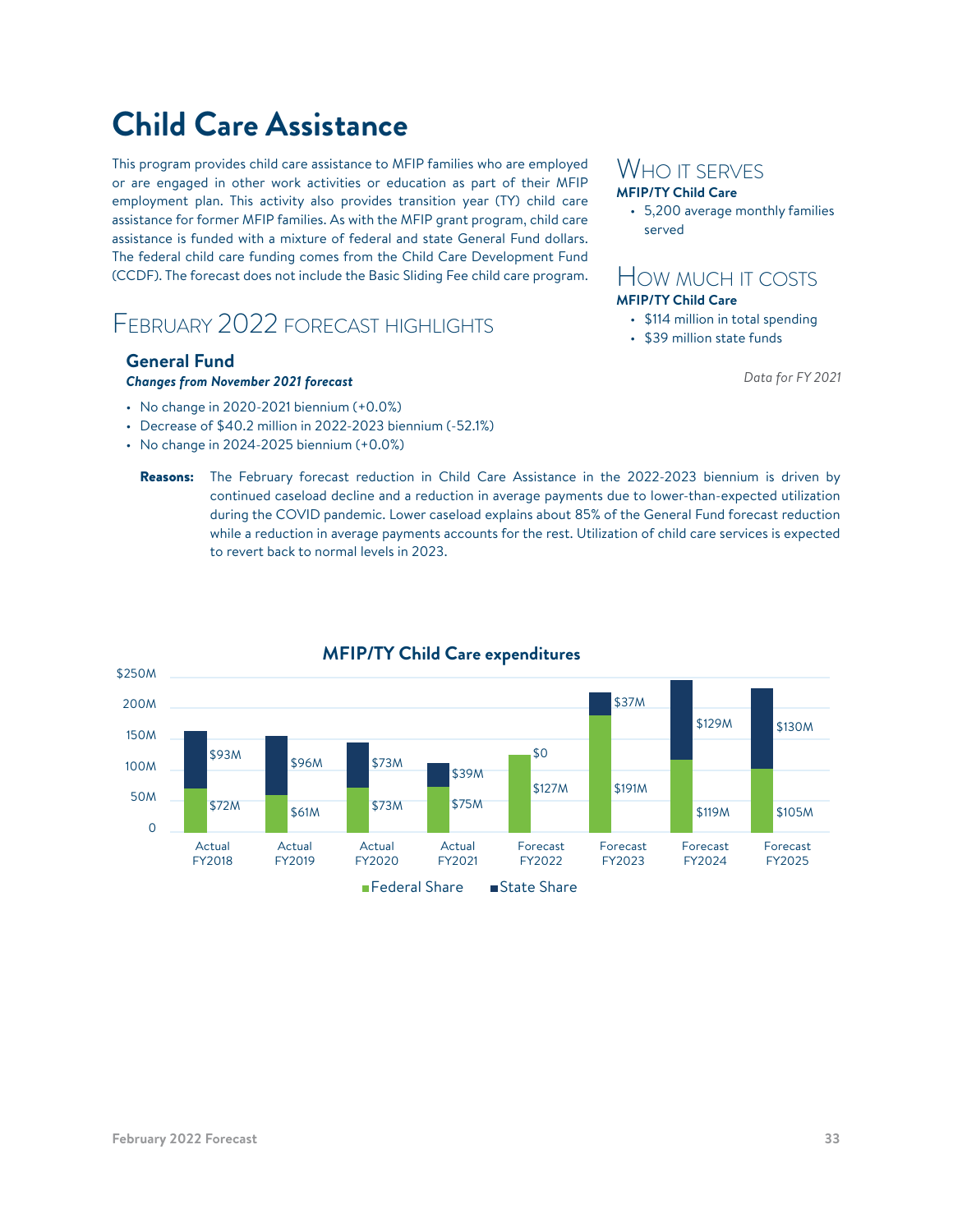|                                | <b>MFIP/TY Child Care Assistance</b> |          |  |
|--------------------------------|--------------------------------------|----------|--|
| <b>FY</b>                      | <b>Total \$</b>                      | % Change |  |
| 2010                           | \$113,435,302                        |          |  |
| 2011                           | 118,621,823                          | 4.57%    |  |
| 2012                           | 116,728,218                          | (1.60%)  |  |
| 2013                           | 118,035,920                          | 1.12%    |  |
| 2014                           | 128, 982, 296                        | 9.27%    |  |
| 2015                           | 141,994,040                          | 10.09%   |  |
| 2016                           | 150,602,122                          | 6.06%    |  |
| 2017                           | 161, 122, 098                        | 6.99%    |  |
| 2018                           | 165, 175, 205                        | 2.52%    |  |
| 2019                           | 157,475,004                          | (4.66%)  |  |
| 2020                           | 146,909,847                          | (6.71%)  |  |
| 2021                           | 114,044,955                          | (22.37%) |  |
| 2022*                          | 126, 811, 273                        | 11.19%   |  |
| 2023*                          | 227,781,225                          | 79.62%   |  |
| 2024*                          | 247, 515, 984                        | 8.66%    |  |
| 2025*                          | 234,884,335                          | (5.10%)  |  |
| Avg. Annual Increase 2010-2021 |                                      | 0.05%    |  |

*\*Projected*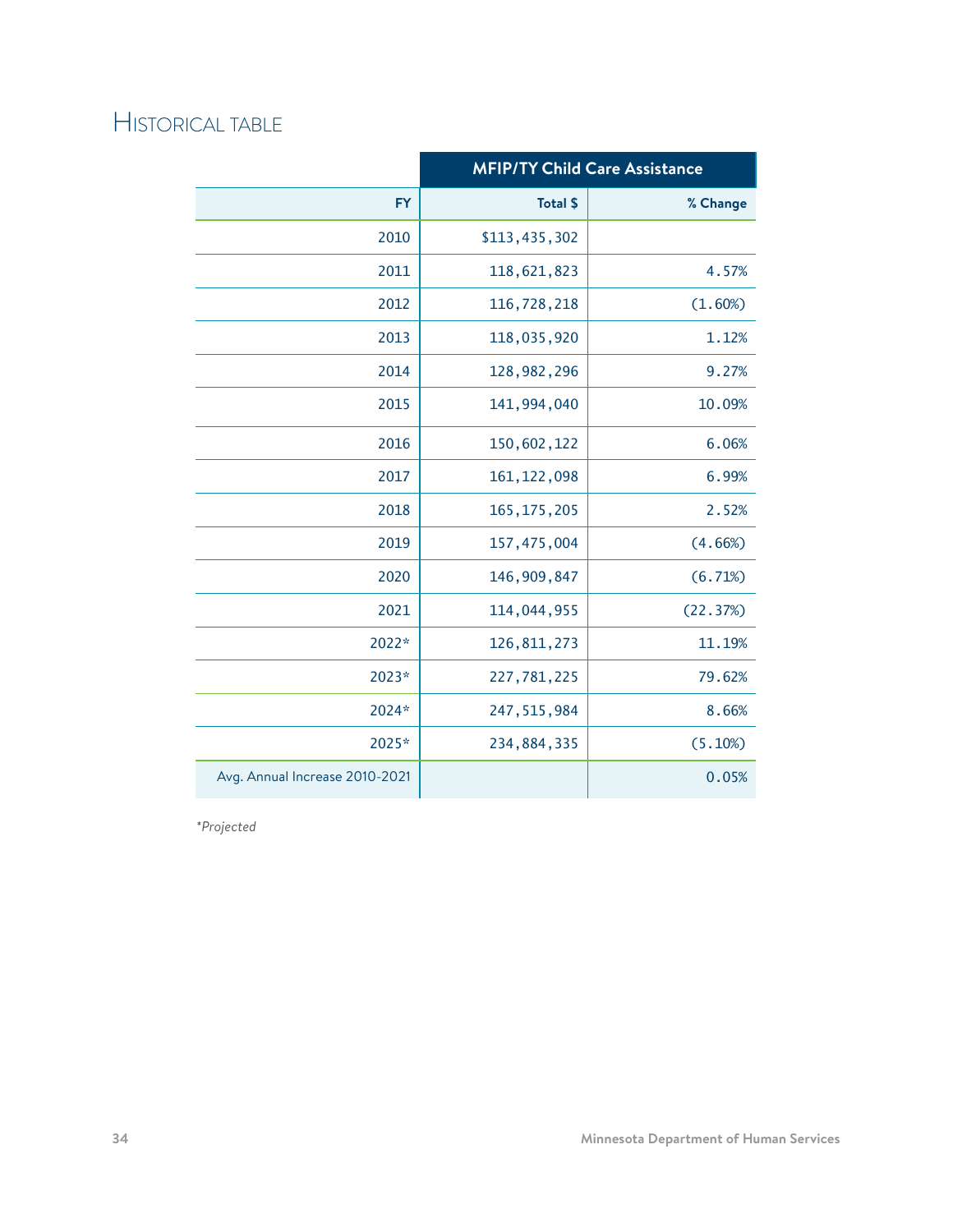# <span id="page-34-0"></span>**Northstar Care for Children**

Northstar Care for Children is designed to help children who are removed from their homes and supports permanency through adoption or transfer of custody to a relative if the child cannot be safely reunified with parents. Financial support is provided to adoptive and foster parents to encourage permanent placement of children in safe homes. Northstar Care for Children consolidates and simplifies administration of three existing programs: Family Foster Care, Kinship Assistance and Adoption Assistance.

### February 2022 forecast highlights

#### **General Fund**

#### *Changes from November 2021 forecast*

- No change in 2020-2021 biennium (+0.0%)
- Decrease of \$2.8 million in 2022-2023 biennium (-1.3%)
- Increase of \$2.5 million in 2024-2025 biennium (+1.0%)

### Who it serves

• 18,900 average monthly recipients

### How much it costs

- \$235 million total spending
- \$88 million state funds

*Data for FY 2021*

Reasons: The February forecast reduction in the Northstar Care program in the 2022-2023 biennium is due to the extension of the federal PHE into mid-April. This extension provides an additional quarter of enhanced federal funding in the Northstar Care program, which leads to a projected \$2 million General Fund forecast savings. The remaining forecast savings in the current biennium results from a technical adjustment to the estimates of PHE-related enhanced match in prior quarters of the pandemic.

The Northstar Care forecast increase in the 2024-2025 biennium is due to an upward spending adjustment to meet the state's adoption savings reinvestment required by federal law.



#### **Northstar expenditures**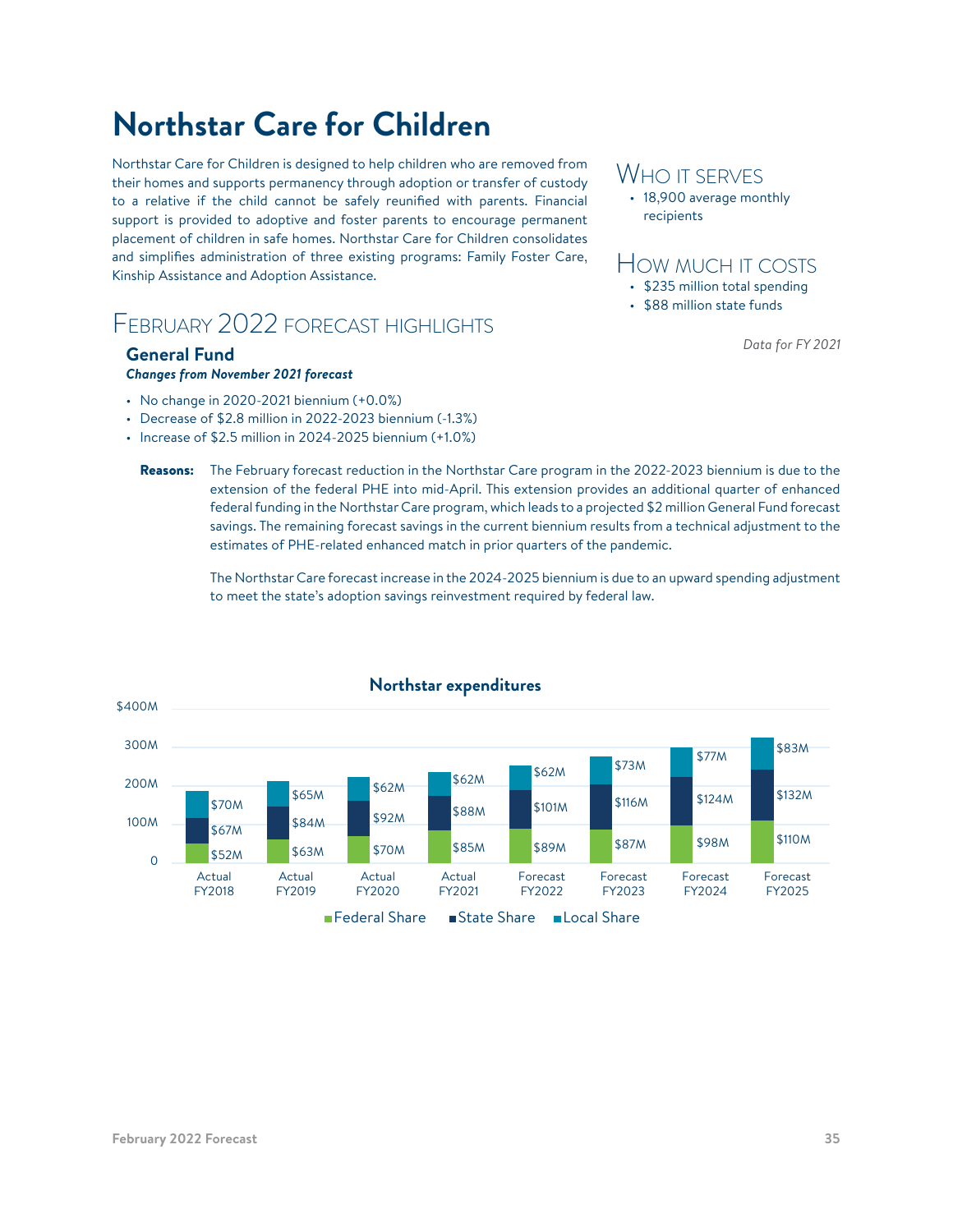|                                | <b>Northstar Care for Children</b> |          |  |
|--------------------------------|------------------------------------|----------|--|
| <b>FY</b>                      | Total \$                           | % Change |  |
| 2016                           | \$132,201,226                      |          |  |
| 2017                           | 155, 510, 705                      | 17.63%   |  |
| 2018                           | 187,750,651                        | 20.73%   |  |
| 2019                           | 211, 165, 176                      | 12.47%   |  |
| 2020                           | 223,705,208                        | 5.94%    |  |
| 2021                           | 235,489,829                        | 5.27%    |  |
| 2022*                          | 251,724,920                        | 6.89%    |  |
| 2023*                          | 275,958,098                        | 9.63%    |  |
| 2024*                          | 299, 215, 266                      | 8.43%    |  |
| 2025*                          | 324,052,719                        | 8.30%    |  |
| Avg. Annual Increase 2016-2021 |                                    | 12.24%   |  |

### *\*Projected*

The program began being forecasted in 2016.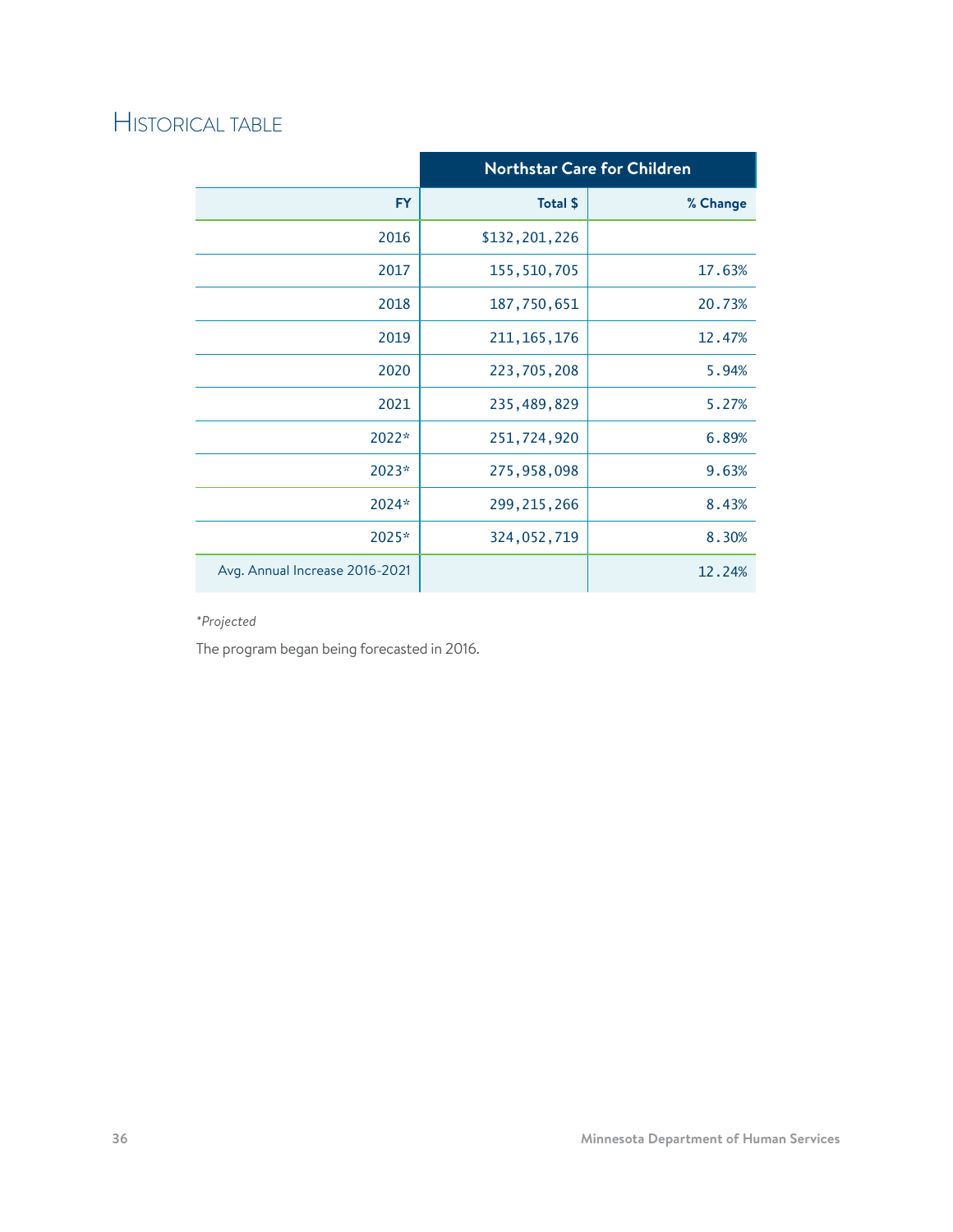# <span id="page-36-0"></span>**General Assistance, Housing Support and Minnesota Supplemental Aid**

General Assistance (GA) provides state-funded cash assistance for single adults and couples without children, provided they meet one of the specific GA eligibility criteria. The most common reason people are GA eligible is illness or incapacity. The program is the primary safety net for very low income people and helps meet some of their basic and emergency needs. Housing Support (HS) pays for housing and some services for individuals placed by the local agencies in a variety of residential settings. The program, formerly called Group Residential Housing, is a state-funded income supplement program that pays for room and board in approved locations. Two types of eligibility are distinguished: MSA-type recipients are elderly or disabled, with the same definitions as used for MA eligibility, while GA-type recipients include all other adults. Minnesota Supplemental Aid (MSA) supplements the incomes of Minnesotans who are eligible for the federal Supplemental Security Income program. MSA benefits cover basic daily or special needs.

### February 2022 forecast highlights

#### **General Assistance, General Fund** *Changes from November 2021 forecast*

- No change in 2020-2021 biennium (+0.0%)
- Decrease of \$1.6 million in 2022-2023 biennium (-1.5%)
- $\cdot$  No change in 2024-2025 biennium  $(+0.0\%)$ 
	- Reasons: The February forecast reduction in General Assistance is driven by continued lower-than-expected actual caseload due to the resumption of the recertification process at the end of FY 2021.

#### **Housing Support, General Fund** *Changes from November 2021 forecast*

- $\cdot$  No change in 2020-2021 biennium  $(+0.0\%)$
- Increase of \$4.3 million in 2022-2023 biennium (+1.1%)
- Increase of \$9.1 million in 2024-2025 biennium (+2.2%)
	- **Reasons:** The February forecast increase in Housing Support is primarily due to higher average payment projections. This results from an increase in the 2022 Federal Benefit Rate (FBR) by approximately 6%, which directly affects the room and board rate for the HS program. These average payment increases impact both the 2022-2023 and 2024-2025 biennia.

*Continued on next page*

#### WHO IT SERVES **GA**

• 25,500 average monthly cases

#### **HS**

• 20,800 average monthly recipients

#### **MSA**

• 32,500 average monthly recipients

### How much it costs

- **GA**
	- \$56 million total spending, all state funds

**HS**

- \$181 million total spending
- \$181 million state funds

#### **MSA**

• \$50 million total spending, all state funds

*Data for FY 2021*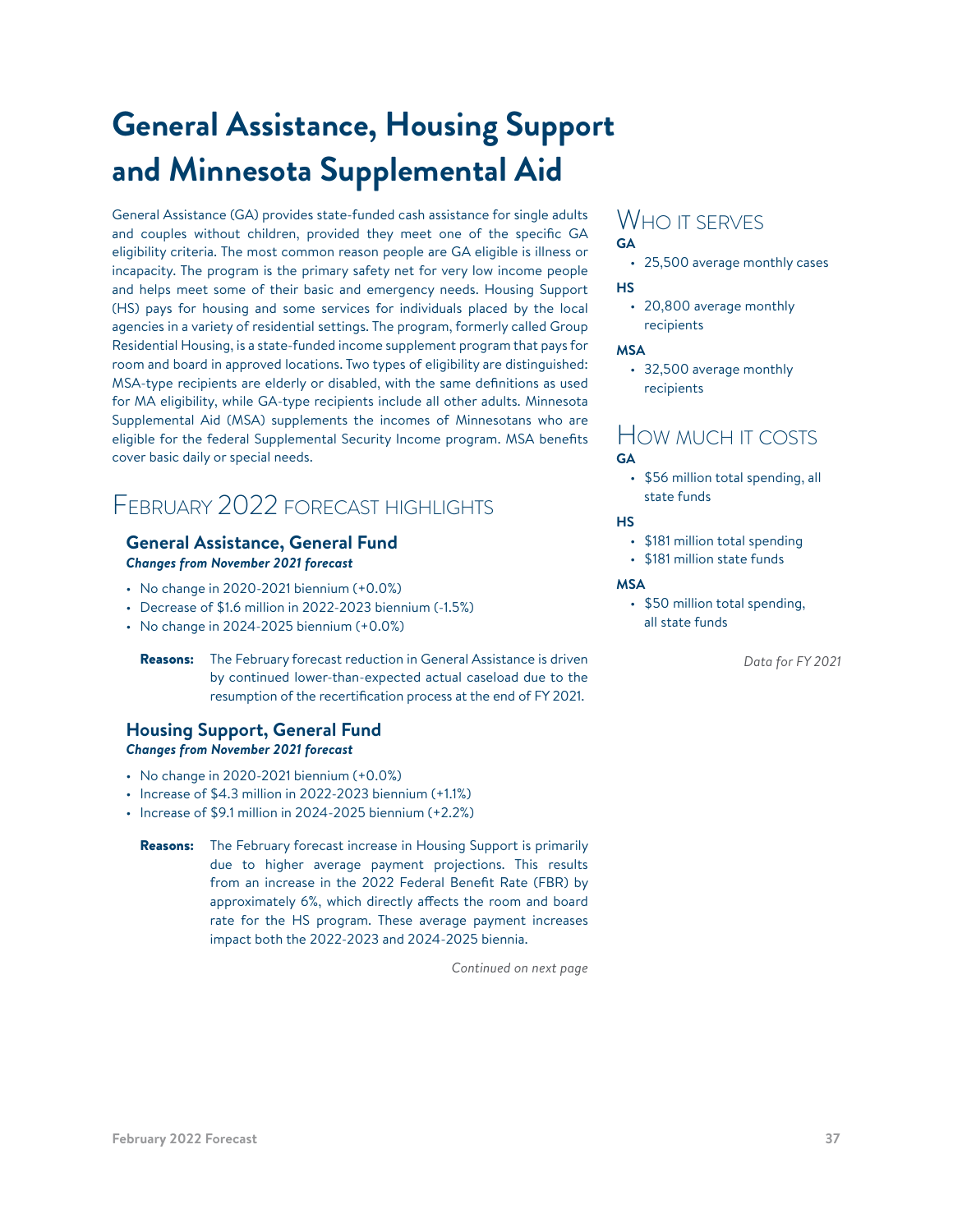*Continued from previous page*

### **Minnesota Supplemental Aid, General Fund** *Changes from November 2021 forecast*

- No change in 2020-2021 biennium (+0.0%)
- Increase of \$2.7 million in 2022-2023 biennium (+2.6%)
- Increase of \$2.7 million in 2024-2025 biennium (+2.5%)

Reasons: The February forecast increase in Minnesota Supplemental Aid is primarily due to higher average payment projections. This results from an increase in the 2022 Federal Benefit Rate (FBR) by approximately 6%, which directly affects the payment standard for the Housing Assistance portion of the MSA program. These average payment increases impact both the 2022-2023 and 2024-2025 biennia.



#### **Non-MFIP cash assistance expenditures**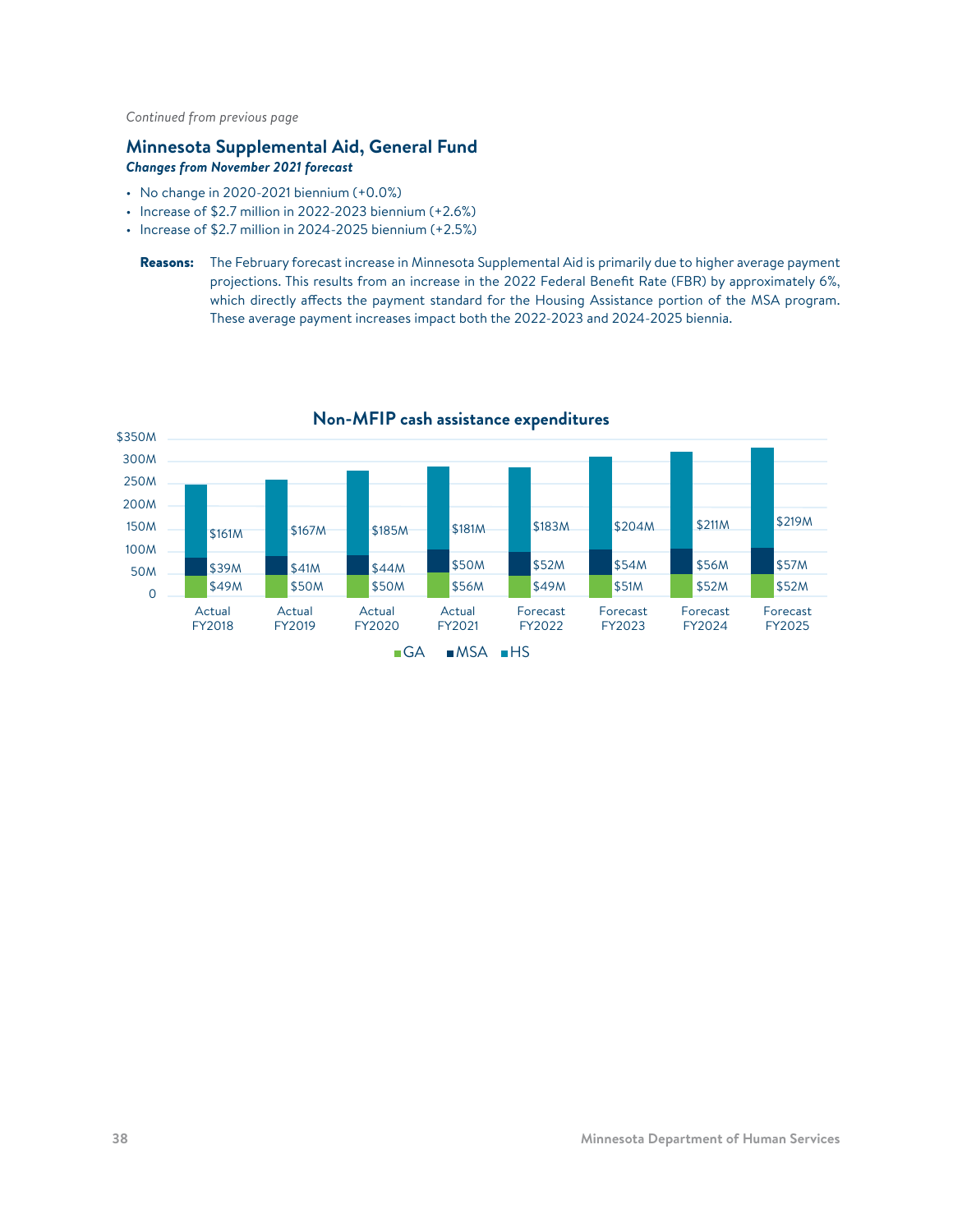|                                      | <b>General Assistance (GA)</b> |          | Minnesota<br><b>Supplemental Aid (MSA)</b> |          | <b>Housing Support (HS)</b> |          |
|--------------------------------------|--------------------------------|----------|--------------------------------------------|----------|-----------------------------|----------|
| <b>FY</b>                            | <b>Total \$</b>                | % Change | <b>Total \$</b>                            | % Change | <b>Total \$</b>             | % Change |
| 2010                                 | \$42,712,048                   |          | \$33,296,630                               |          | \$112,922,066               |          |
| 2011                                 | 48,045,075                     | 12.49%   | 35,748,140                                 | 7.36%    | 117, 140, 667               | 3.74%    |
| 2012                                 | 49, 552, 612                   | 3.14%    | 35,767,568                                 | 0.05%    | 121,678,773                 | 3.87%    |
| 2013                                 | 51,620,198                     | 4.17%    | 36,038,980                                 | 0.76%    | 130, 187, 929               | 6.99%    |
| 2014                                 | 51, 124, 719                   | (0.96%)  | 36,478,561                                 | 1.22%    | 138,708,619                 | 6.54%    |
| 2015                                 | 51,435,727                     | 0.61%    | 37,066,951                                 | 1.61%    | 141, 396, 622               | 1.94%    |
| 2016                                 | 50,443,730                     | (1.93%)  | 37,735,036                                 | 1.80%    | 149,460,915                 | 5.70%    |
| 2017                                 | 49,556,022                     | (1.76%)  | 38,309,226                                 | 1.52%    | 159,456,706                 | 6.69%    |
| 2018                                 | 48,883,093                     | (1.36%)  | 39,065,624                                 | 1.97%    | 160, 535, 838               | 0.68%    |
| 2019                                 | 50, 301, 759                   | 2.90%    | 41, 128, 443                               | 5.28%    | 166, 972, 636               | 4.01%    |
| 2020                                 | 49,778,343                     | (1.04%)  | 43,502,787                                 | 5.77%    | 184, 631, 491               | 10.58%   |
| 2021                                 | 56,011,116                     | 12.52%   | 50,075,641                                 | 15.11%   | 180, 881, 960               | (2.03%)  |
| 2022*                                | 49,398,722                     | (11.81%) | 52,096,903                                 | 4.04%    | 183, 364, 286               | 1.37%    |
| 2023*                                | 51,296,863                     | 3.84%    | 54,098,633                                 | 3.84%    | 203, 697, 266               | 11.09%   |
| 2024*                                | 51,637,907                     | 0.66%    | 55,662,848                                 | 2.89%    | 211, 435, 661               | 3.80%    |
| 2025*                                | 51, 963, 796                   | 0.63%    | 57,259,835                                 | 2.87%    | 218,863,215                 | 3.51%    |
| Avg. Annual<br>Increase<br>2010-2021 |                                | 2.49%    |                                            | 3.78%    |                             | 4.38%    |

*\*Projected*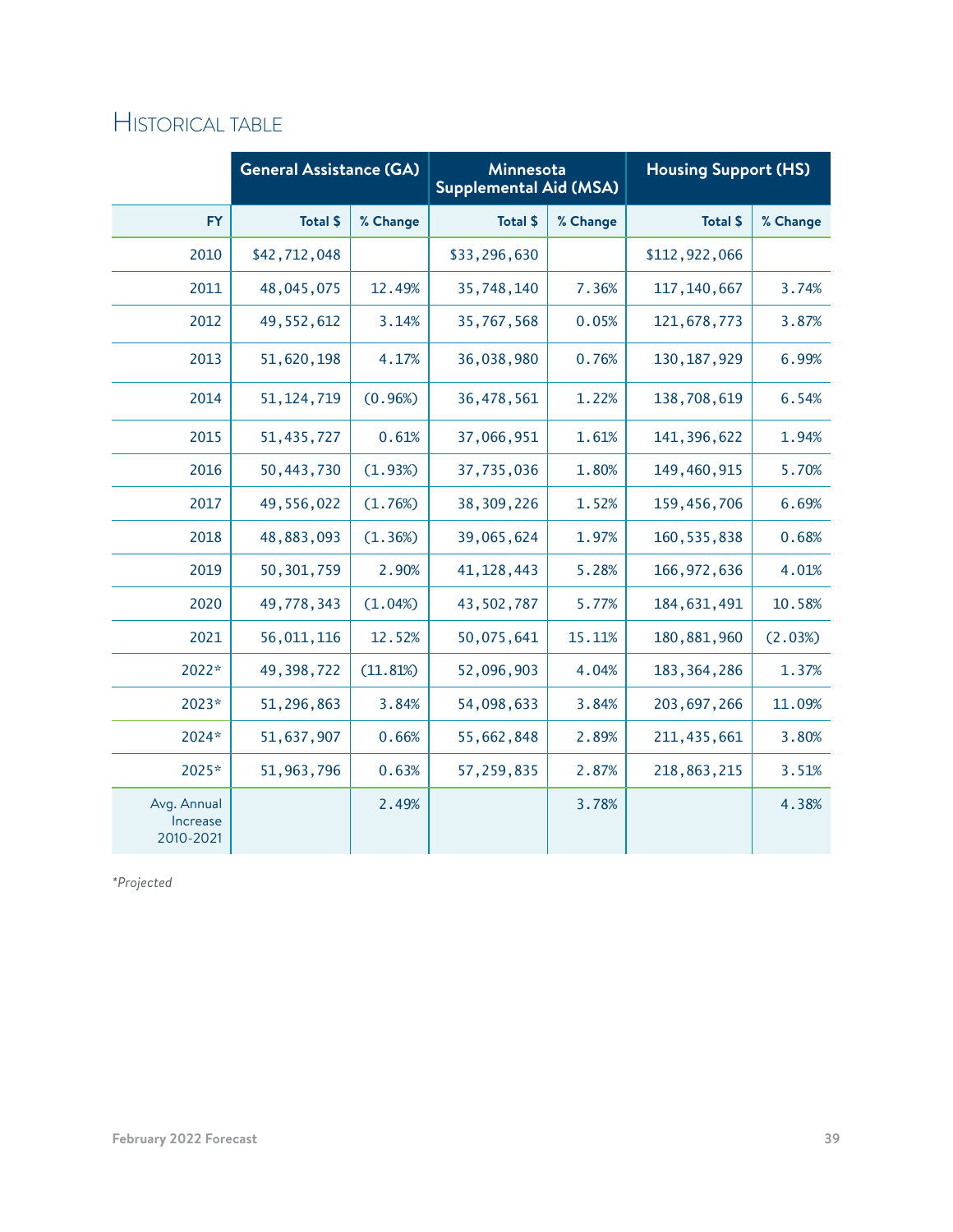# <span id="page-39-0"></span>**February 2022 forecast changes: In a nutshell**

*Millions of dollars*

|                                                   |      | 2020-2021 Biennium 2022-2023 Biennium 2024-2025 Biennium |       |
|---------------------------------------------------|------|----------------------------------------------------------|-------|
| <b>General Fund Total Change</b>                  | 0.0  | (107.7)                                                  | 67.0  |
| <b>General Fund Percent Change</b>                | 0.0% | (0.8%)                                                   | 0.4%  |
| Summary Changes Across All Budget Activities      |      |                                                          |       |
| Extend Public Health Emergency (Jan - Apr 2022)   | 0.0  | (67.8)                                                   | 0.0   |
| Other changes                                     | 0.0  | (40.0)                                                   | 67.0  |
| Detail Changes By Budget Activity                 |      |                                                          |       |
| <b>MA LTC Facilities:</b>                         | 0.0  | (23.5)                                                   | 56.2  |
| Extend Public Health Emergency (Jan - Apr 2022)   | 0.0  | (16.6)                                                   | 0.0   |
| Nursing Facilities: lower recipients -2.7%; +0.1% | 0.0  | (27.1)                                                   | 0.9   |
| Nursing Facilities: average payment +1.7%; +5.0%  | 0.0  | 17.6                                                     | 58.8  |
| 12A.10 Nursing Facility Emergency Funding         | 0.0  | 3.5                                                      | (2.3) |
| Other changes                                     | 0.0  | (0.8)                                                    | (1.1) |
| <b>MA LTC Waivers:</b>                            | 0.0  | (33.8)                                                   | 13.7  |
| Extend Public Health Emergency (Jan - Apr 2022)   | 0.0  | (74.5)                                                   | 0.0   |
| 12A.10 Rate Increase for Disability Services      | 0.0  | 21.4                                                     | 0.0   |
| CFSS delay to August 2022                         | 0.0  | 6.9                                                      | 0.5   |
| CADI waiver +0.8%                                 | 0.0  | 8.8                                                      | 17.9  |
| Other changes                                     | 0.0  | 3.6                                                      | (4.7) |
| MA Elderly and Disabled Basic:                    | 0.0  | (24.7)                                                   | 6.0   |
| Extend Public Health Emergency (Jan - Apr 2022)   | 0.0  | (5.1)                                                    | 0.0   |
| 12A.10 Rate Increase for Disability Services      | 0.0  | 2.2                                                      | 0.0   |
| Average cost for disabled                         | 0.0  | (7.1)                                                    | (2.1) |
| Federal Part D clawback payments                  | 0.0  | (16.2)                                                   | 7.6   |
| Other changes                                     | 0.0  | 1.6                                                      | 0.4   |
| MA Adults with No Children                        | 0.0  | 20.7                                                     | 5.8   |
| Extend Public Health Emergency (Jan - Apr 2022)   | 0.0  | 15.6                                                     | 0.0   |
| Enrollment +1.0%                                  | 0.0  | 5.1                                                      | 6.5   |
| Other changes                                     | 0.0  | (0.1)                                                    | (0.7) |
| <b>MA Families with Children Basic:</b>           | 0.0  | 2.5                                                      | 0.3   |
| Extend Public Health Emergency (Jan - Apr 2022)   | 0.0  | 15.8                                                     | 0.0   |
| Enrollment -0.2%                                  | 0.0  | (6.7)                                                    | (5.8) |
| Other changes                                     | 0.0  | (6.5)                                                    | 6.1   |

*Continued on next page*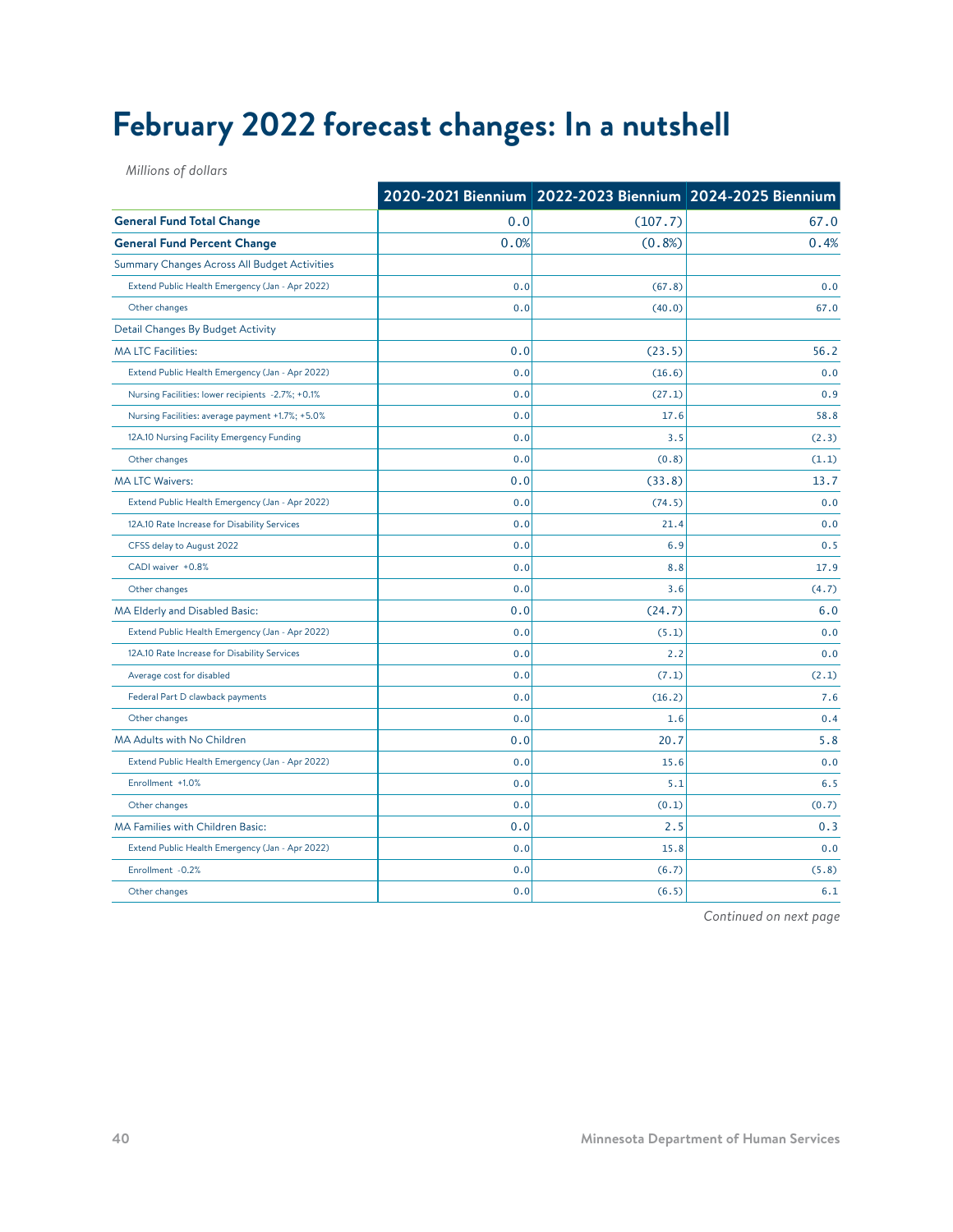| Continued from previous page                     |      | 2020-2021 Biennium 2022-2023 Biennium 2024-2025 Biennium |        |
|--------------------------------------------------|------|----------------------------------------------------------|--------|
| <b>February 2022 Forecast Changes</b>            |      |                                                          |        |
| <b>Chemical Dependency Fund</b>                  | 0.0  | 2.8                                                      | (1.8)  |
| Extend Public Health Emergency (Jan - Apr 2022)  | 0.0  | (0.2)                                                    | 0.0    |
| Residential Treatment: Avg cost +6%              | 0.0  | 1.2                                                      | 1.6    |
| Managed Care room and board cases +7%            | 0.0  | 5.5                                                      | 6.1    |
| Withdrawal Management room & board data revision | 0.0  | (4.2)                                                    | (9.5)  |
| Other changes                                    | 0.0  | 0.5                                                      | 0.0    |
| Minnesota Family Investment Program              | 0.0  | (14.2)                                                   | (27.5) |
| TANF MOE adjustments                             | 0.0  | (13.8)                                                   | (27.5) |
| Other changes                                    | 0.0  | (0.4)                                                    | 0.0    |
| <b>Child Care Assistance</b>                     | 0.0  | (40.2)                                                   | 0.0    |
| Lower utilization due to COVID                   | 0.0  | (34.8)                                                   | 0.0    |
| Average cost                                     | 0.0  | (5.4)                                                    | 0.0    |
| Northstar Care for Children                      | 0.0  | (2.8)                                                    | 2.5    |
| Extend Public Health Emergency (Jan - Apr 2022)  | 0.0  | (2.8)                                                    | 0.0    |
| Other changes                                    | 0.0  | 0.0                                                      | 2.5    |
| <b>General Assistance</b>                        | 0.0  | (1.6)                                                    | 0.0    |
| <b>Housing Support</b>                           | 0.0  | 4.3                                                      | 9.1    |
| Minnesota Supplemental Aid                       | 0.0  | 2.7                                                      | 2.7    |
| <b>Health Care Access Fund Total Change</b>      | 0.0  | (53.2)                                                   | 7.7    |
| <b>Health Care Access Fund Percent Change</b>    | 0.0% | (4.2%)                                                   | 0.4%   |
| MinnesotaCare HCAF Funding                       | 0.0  | (53.2)                                                   | 7.7    |
| Extend Public Health Emergency (Jan - Apr 2022)  | 0.0  | 8.1                                                      | 0.0    |
| <b>BHP</b> federal funding changes               | 0.0  | (61.4)                                                   | (5.2)  |
| <b>BHP</b> expenditure changes                   | 0.0  | (0.6)                                                    | 12.7   |
| Other changes                                    | 0.0  | 0.7                                                      | 0.2    |
| <b>MA HCAF Funding</b>                           | 0.0  | 0.0                                                      | 0.0    |
| <b>TANF Total Change</b>                         | 0.0  | 10.1                                                     | 27.5   |
| <b>TANF Percentage Change</b>                    | 0.0% | 9.3%                                                     | 13.9%  |
| Minnesota Family Investment Program              | 0.0  | 10.1                                                     | 27.5   |

Note: Represents the change from the November 2021 forecast.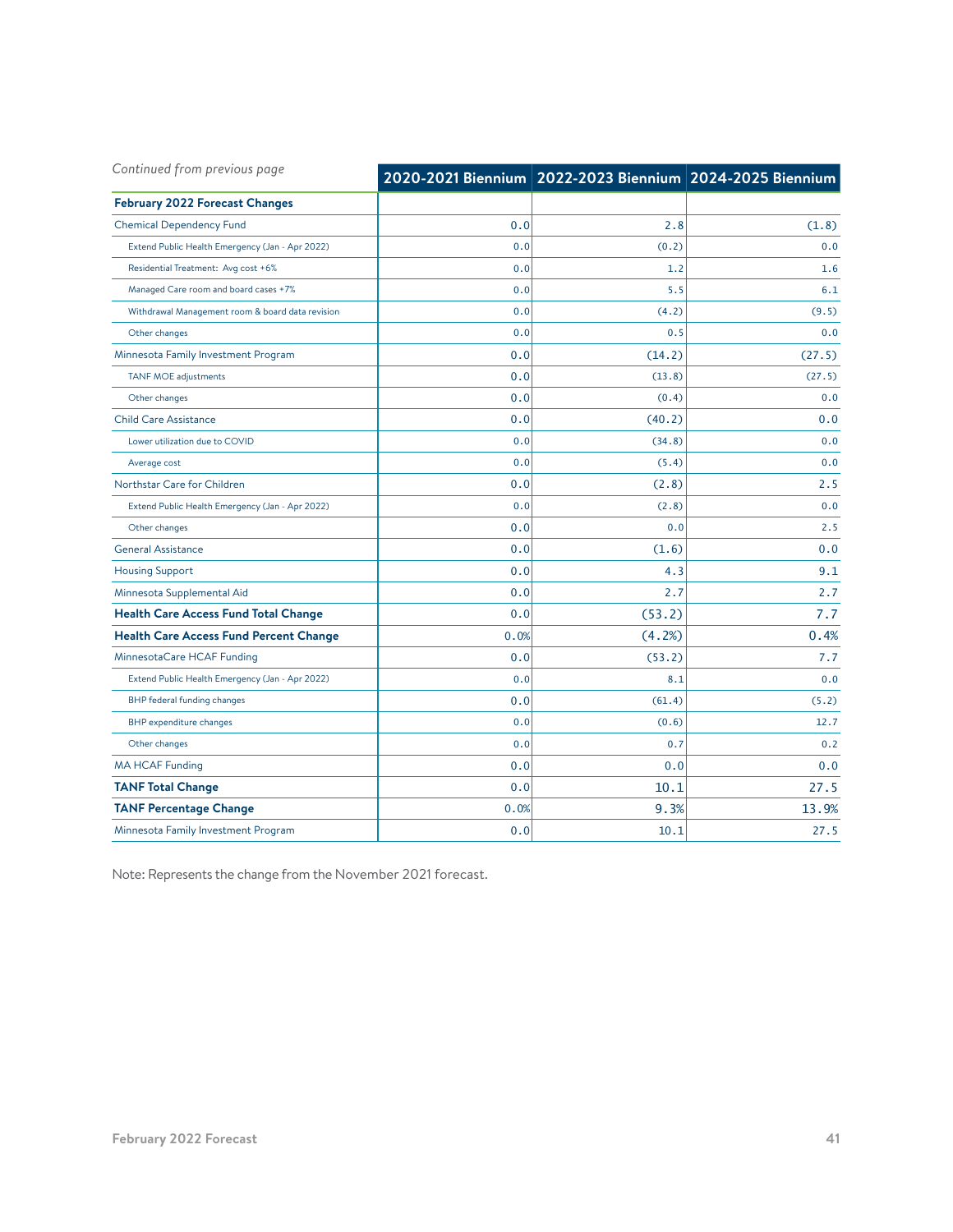# <span id="page-41-0"></span>**Contacts and additional resources**

| Dave Greeman        | <b>Chief Financial Officer</b><br>Minnesota Department of Human Services<br>651-431-2582<br>dave.greeman@state.mn.us                       |
|---------------------|--------------------------------------------------------------------------------------------------------------------------------------------|
| <b>Shawn Welch</b>  | Director, Reports and Forecasts Division<br>Minnesota Department of Human Services<br>651-431-2939<br>shawn.m.welch@state.mn.us            |
| <b>Susan Snyder</b> | Assistant Director, Reports and Forecasts Division<br>Minnesota Department of Human Services<br>651-431-2947<br>susan.k.snyder@state.mn.us |

### **RESOURCES**

**Minnesota Department of Human Services Reports and Forecasts Division** <https://mn.gov/dhs/reports-and-forecasts/>

**Minnesota Department of Human Services current biennium budget activities** <https://mn.gov/dhs/budget-activities/>

**State of Minnesota forecast** <https://mn.gov/mmb/forecast/>